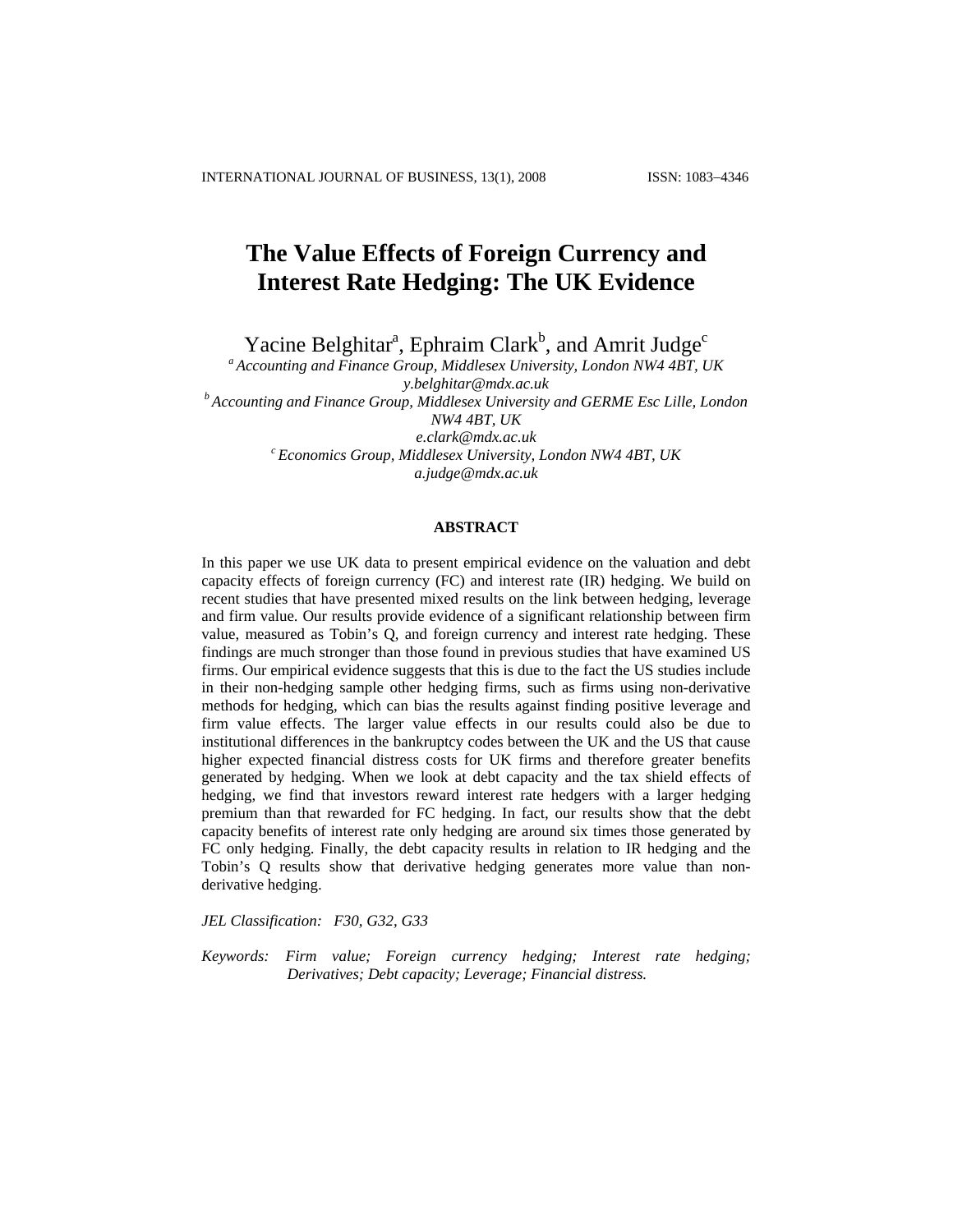## **I. INTRODUCTION**

The positive theory of corporate hedging developed by Smith and Stulz (1985) is based on the demonstration that imperfect capital markets can create conditions where corporate hedging becomes economically justified because it can add value to the firm. Many studies have examined what these conditions are and why firms might be using derivatives for hedging. The key question for shareholders, however, is whether hedging does, in fact, add value to the firm. Empirical research on this question is relatively recent, generally focused on the US and, since commodity price hedging seems to be generally limited to specific industries, has concentrated on interest rate and foreign currency hedging. In this paper we extend this literature and study the value effects of the interest rate (IR) and foreign currency (FC) hedging practices of a sample taken from the top 500 non-financial firms in the UK ranked by market value as of year-end 1995.

The UK data for this period is well adapted to the value testing we propose for several reasons. At the time the UK had (and still has) a large number of firms with foreign operations. These firms were facing continuous currency risk because the pound had been floating since its withdrawal from the European currency mechanism in 1992. The economy was highly industrialized and open with developed, generally unrestricted capital markets and trading partners that were predominantly in the same conditions. Thus, the financing and hedging decisions by the firms in our sample are likely to reflect economic and financial criteria rather than the result of constraints imposed by shallow domestic capital markets, bureaucratic controls and the like. Furthermore, the year 1995 is at the midpoint of the years included in the studies cited in this paper and, thus, serves as a good point of comparison.

The innovation in this study that makes our results so interesting is that we organize the tests so that the value effects of each type of hedging, both interest rate and foreign currency, and each type of instrument, both derivative and non-derivative, can be isolated and estimated independently in order to eliminate any potential bias. The failure of other studies to do this weakens their results and probably explains why the evidence is so mixed. For example, in a study that measures the effect of derivatives use on Tobin's Q as a proxy for firm value, Bartram, Brown and Fehle (2004) find a significant positive value effect for all derivative users taken together but perversely only for firms without any financial price exposure. Furthermore, when broken down according to hedging type, no value effects are found for FC derivative users and interest rate derivatives use generates positive valuation effects for firms with and without interest rate exposure. Also, contrary to expectations the extent of the increase in value is larger for firms with very little interest rate exposure. The problem is that when they break down the sample by hedging type, their sample of non-FC (IR) hedgers includes hedgers that also hedge other kinds of risk. Consequently, their tests are likely to understate the value generated from FC (IR) hedging.

The other studies using Tobin's Q suffer from the same kind of problem and results are mixed. Allayannis and Weston (2001) find that FC derivatives use is associated with an increase in firm value while Allaynnis, Ihrig and Weston (2001) find that FC operational hedging increases firm value only when combined with derivatives. Kim, Mathur and Nam (2006) find that both operational hedging and financial hedging add to firm value but unlike Allayannis et al. (2001) they find that operational hedging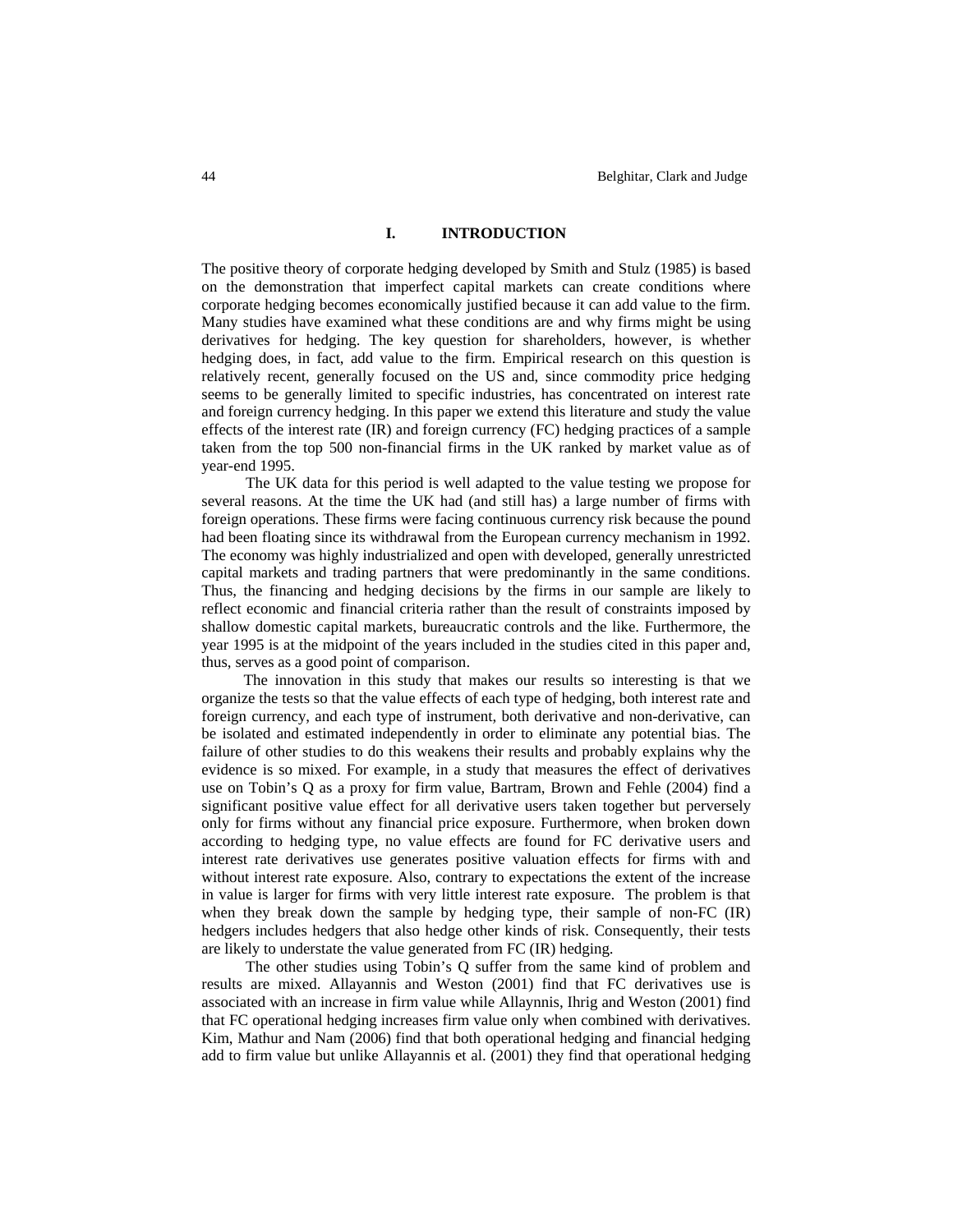generates up to five times more value than financial hedging.<sup>1</sup> Nain (2004) finds that firms that choose not to hedge FC risk in industries where FC derivatives use is prevalent had 5% lower Tobin's Q than their hedged competitors. Allayannis, Lel and Miller (2004) find that the FC hedging premium is statistically significant and economically large only for firms that have strong internal and external corporate governance. Where commodity hedging is concerned, results are also mixed. Lookman (2004) reports that once agency conflicts have been controlled for, valuation effects associated with hedging become largely insignificant. Carter et al. (2004) find that jet fuel hedging increases value while Jin and Jorion (2006) find no value effects from hedging in the US oil and gas sectors.<sup>2</sup>

Results are also inconclusive when the value added from hedging is associated with a specific explanation of why firms hedge. This literature revolves around the debt capacity benefits of hedging developed by Stulz (1996), Ross (1997), and Leland (1998), who show that by reducing the probability of financial distress, hedging increases debt capacity. In this framework hedging increases a firm's ability to take on more debt (i.e., debt capacity). If firms respond by adding to their leverage, this will lead to an increase in interest deductions, which in turn generates incremental tax shield benefits that can increase firm value. Three studies investigate the debt capacity effects due to FC hedging with mixed results. Using a hedging dummy dependent variable for a sample of US firms both Géczy *et al.* (1997) and Graham and Rogers (2002) find that leverage is not affected by FC hedging. Bartram *et al*. (2004) employ a sample of close to 5000 firms from around the world. They find that hedging is associated with an increase in leverage ranging from 3% for FC derivative users, 9% for all derivative users, 11% for IR derivative users and 15% for commodity derivative users. These translate into a mean increase in value of 0.32% for currency derivative users, 0.82% for general derivative users, 1.28% for interest rate derivative users and 1.71% for commodity price derivative users. The larger debt capacity effect for commodity price hedging is curious, given that the link between interest rate hedging, debt capacity and leverage is a more obvious relation than commodity price hedging, debt capacity and hedging.

Borokovich *et al*. (2004) also examine the debt capacity effects of IR hedging. They find a positive and statistically significant relationship between leverage and IR derivative use for a sample of U.S. firms, which is consistent with the argument that firms that hedge bankruptcy risk can increase leverage and make greater use of the interest tax shield from debt. Where commodity price hedging is concerned, Dionne and Triki (2004) find that the relation between debt and risk management for U.S. and Canadian gold mining firms goes mainly in the direction of firms hedging in order to decrease the financial distress costs caused by leverage, rather than firms managing risk in order to increase their debt capacity.

Besides the problem in the Tobin's Q tests of including other hedgers in the sample of FC (IR) hedgers and thereby blurring the effect of the type of hedging being tested, debt capacity tests also include firms that might be hedging IR (FC) and/or commodity price exposure in the non-hedging sample. Under the reasonable assumption that the hedging activities of these "other" hedgers would also induce higher debt capacity, the inclusion of these "other" hedging firms in the non-hedging sample might make it more difficult to detect the leverage effects associated with hedging. This problem would be especially pronounced for FC hedging tests where the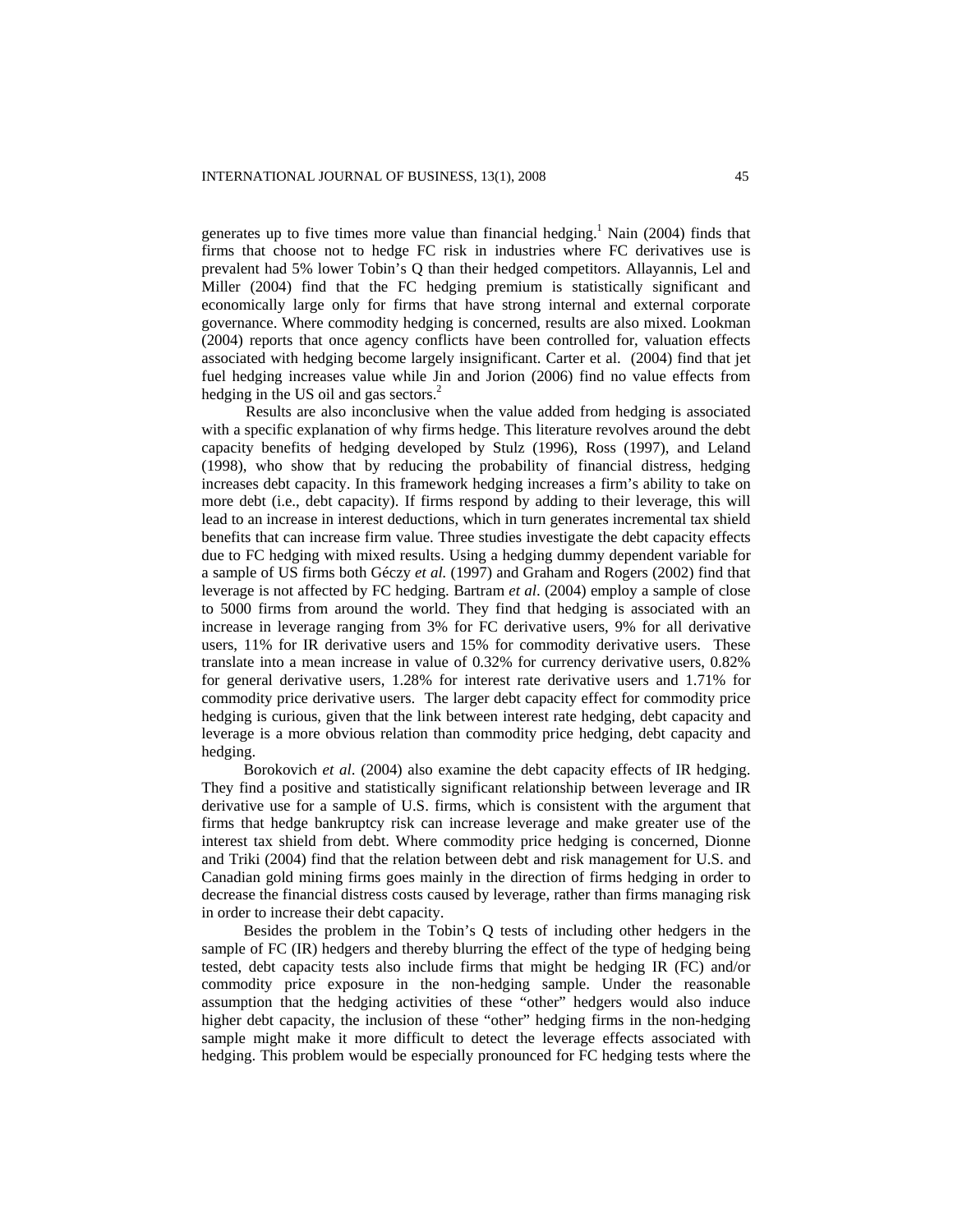majority of "other" hedgers are interest rate hedgers, for whom the leverage effects are likely to be relatively higher. $3$ 

In this paper, we first run the tests as in the foregoing papers. We then correct for the potential bias by eliminating the "other" hedgers from the hedging and nonhedging samples and re-run the tests. This paper makes several contributions to the literature.

First of all, we find that both FC and IR hedging are significant explanatory variables for firm value creation when measured as Tobin's Q and when measured as a tax shield through increased debt capacity. Their effects are also larger than those reported in previous studies examining US firms. Where FC hedging is concerned, this is probably due, at least in part, to the fact that UK firms face significantly higher levels of FC exposure relative to their US counterparts. For example, Allayannis and Weston (2001) report that the mean (median) level of foreign sales is 18 percent (3 percent) for their sample of US firms during the period 1990-95. For our sample (1994-95) the average level of foreign sales is nearly double at 35 percent and the median, at 29 percent, is over nine times that of US firms. The Tobin's Q and debt capacity effects might also be due to the fact that the UK bankruptcy code confers greater rights to creditors than the US code. Thus, if the UK rules make liquidation more likely for firms in financial distress, then UK firms potentially face higher expected costs of financial distress than firms in the US, thereby raising the potential gains to be made through hedging.

In a second contribution we show that controlling for "other" hedgers in the samples of non-hedgers changes the results considerably. In the Tobin's Q tests for both FC and IR derivatives hedging, the coefficient is positive and significant with and without the controls. However, after controlling for "other" hedgers, the coefficient is 72% larger for FC derivatives and 52% larger for IR derivatives with higher p-values for both. The results are even more pronounced for the debt capacity tests. In the tests that include "other" hedgers in the non-hedging sample, the coefficient for all FC hedgers is small and not significant. When we exclude "other" hedgers from the nonhedging sample, the coefficient is over three times larger with a p-value of 0.000. When we look at "FC derivatives users" before controlling for "other" hedgers, the coefficient is negative and significant. After controlling for "other" hedgers, the coefficient is positive and significant. Interestingly, the inclusion of other hedgers in the IR analysis does not affect the sign or the significance of the IR hedging coefficient in the second stage estimation, which is positive and highly significant with or without other hedgers.

A third contribution concerns the debt capacity effects of FC and IR hedging where we control for the cross effects of FC and IR hedging on debt capacity by using samples of FC only hedgers and IR only hedgers. Our results show that firms that only hedge FC generate significant positive debt capacity and hence value effects, but that IR hedging creates substantially more firm value from debt capacity (over 6 times as much) than FC hedging. This is consistent with the notion that IR hedging facilitates more leverage because lenders might make the incremental debt contingent on the commitment to hedge. Without the commitment to hedge, the new debt financing would not be forthcoming. Results for the Tobin's Q analysis are more ambiguous. FC only hedging generates similar value effects to that of FC hedgers who might also be IR hedgers while in the IR only hedgers' specification the coefficient is not significant.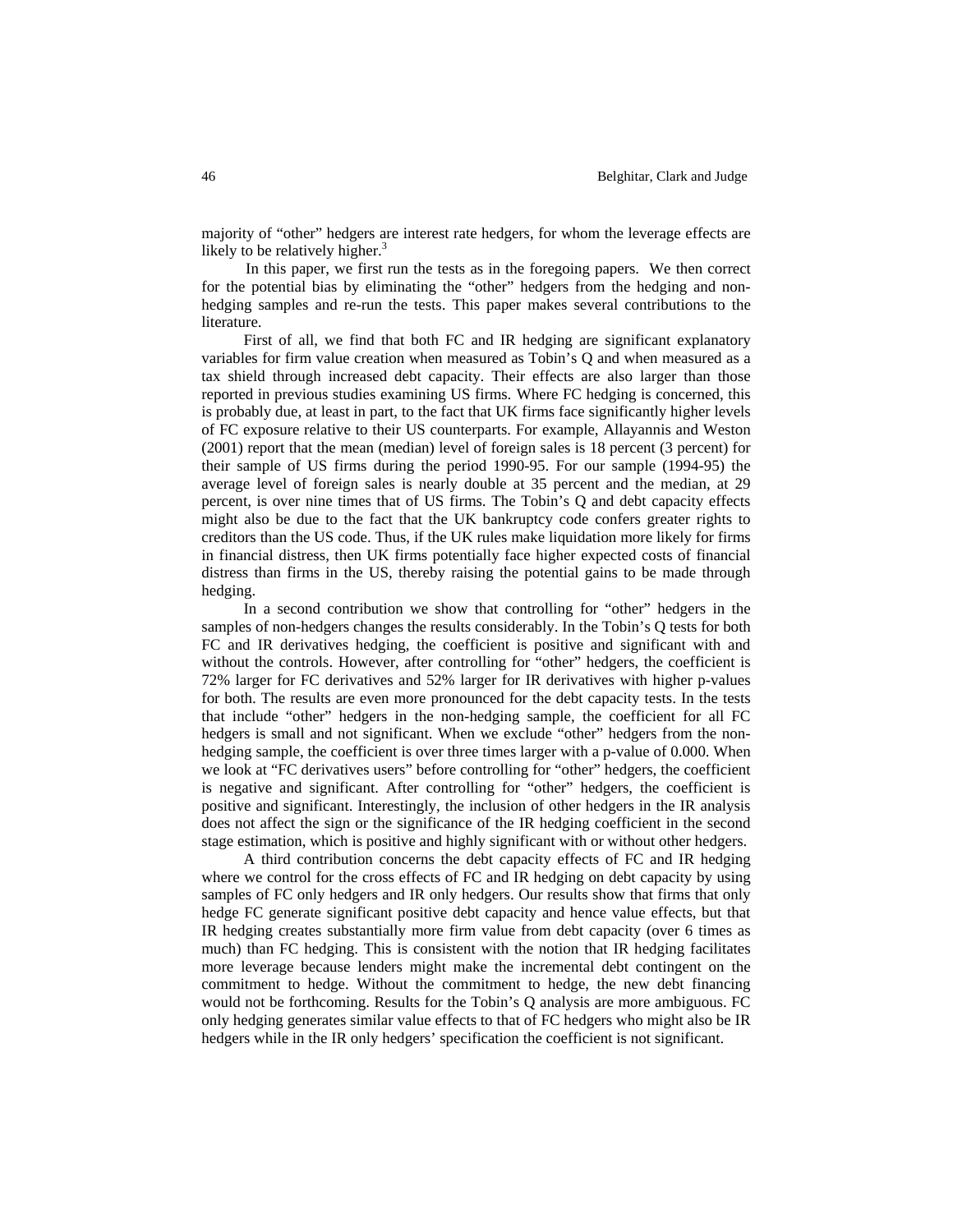The final contribution gives evidence that derivative only hedging is superior to other types of hedging. Although in the debt capacity tests we find that all FC hedging created more value than FC derivative hedging, IR derivative hedging created more value than all IR hedging. In the Tobin's Q analysis restricting hedgers to derivative users generated larger coefficients for both IR and FC hedging (after excluding other hedgers) than when the more inclusive definitions of hedging were employed. This suggests that derivatives hedging is more value enhancing than other hedging methods.

The remainder of the paper proceeds as follows. Section II describes the sample. Sections III and IV present the results and Section V concludes.

## **II. SAMPLE DESCRIPTION AND SOURCES OF DATA ON FOREIGN CURRENCY AND INTEREST RATE HEDGING**

The sample consists of 412 non-financial firms taken from the top 500 non-financial firms in the UK ranked by market value as of year-end 1995. The data on FC and IR hedging was obtained from qualitative risk management disclosures in annual reports. This study classifies firms as FC (IR) hedgers as those that make any reference in their annual report to hedging their FC (IR) exposures. We recognise that firms utilise a range of hedging techniques, which include non-derivative as well as derivative based hedges. Therefore, our definition of FC (IR) includes both derivative and nonderivative hedging. Examples of the latter include the use of FC debt financing to hedge the exposures arising from foreign operations and the attempt to match the interest rate profile of the firm's debt with that of its operating cash flows, such as the decision to issue fixed rate debt financing.

Panel A of Table 1 shows that 70.4 percent of firms in our sample are classified as foreign currency hedgers, whereas only 44.4 percent were deemed to be interest rate hedgers. Corresponding figures for US firms shows that FC hedging activity is less widespread in the US but participation in IR hedging is comparable to that of the UK.<sup>4</sup> We also provide a breakdown of FC (IR) hedgers by identifying the combinations of exposures hedged. Panel B shows that 47.2 percent of FC hedgers hedged both FC and IR and 44.1 percent only hedged FC. The corresponding figures for the IR hedging sample are 74.9 and 15.3 percent respectively. Panel C shows that the sample of FC (IR) non-hedgers consists of both non-hedging firms and firms hedging other exposures. In the FC non-hedging sample 25.5 percent are other hedgers, these being mostly IR hedgers. In the case of the IR non-hedging sample 60.3 percent are hedging other exposures. The inclusion of these hedgers in the FC and IR non-hedging sample might bias the empirical results against a significant positive hedging premium and or debt capacity effect. Since the IR non-hedging sample contains a far greater proportion of other hedgers we would expect the bias to be greater in the IR hedging value tests. Panel E shows that the FC and IR non-derivative using samples contain a majority of other hedgers, 53.8 and 63.6 percent, respectively. This suggests the potential for a greater bias when looking at the value effects of FC (IR) derivative hedging.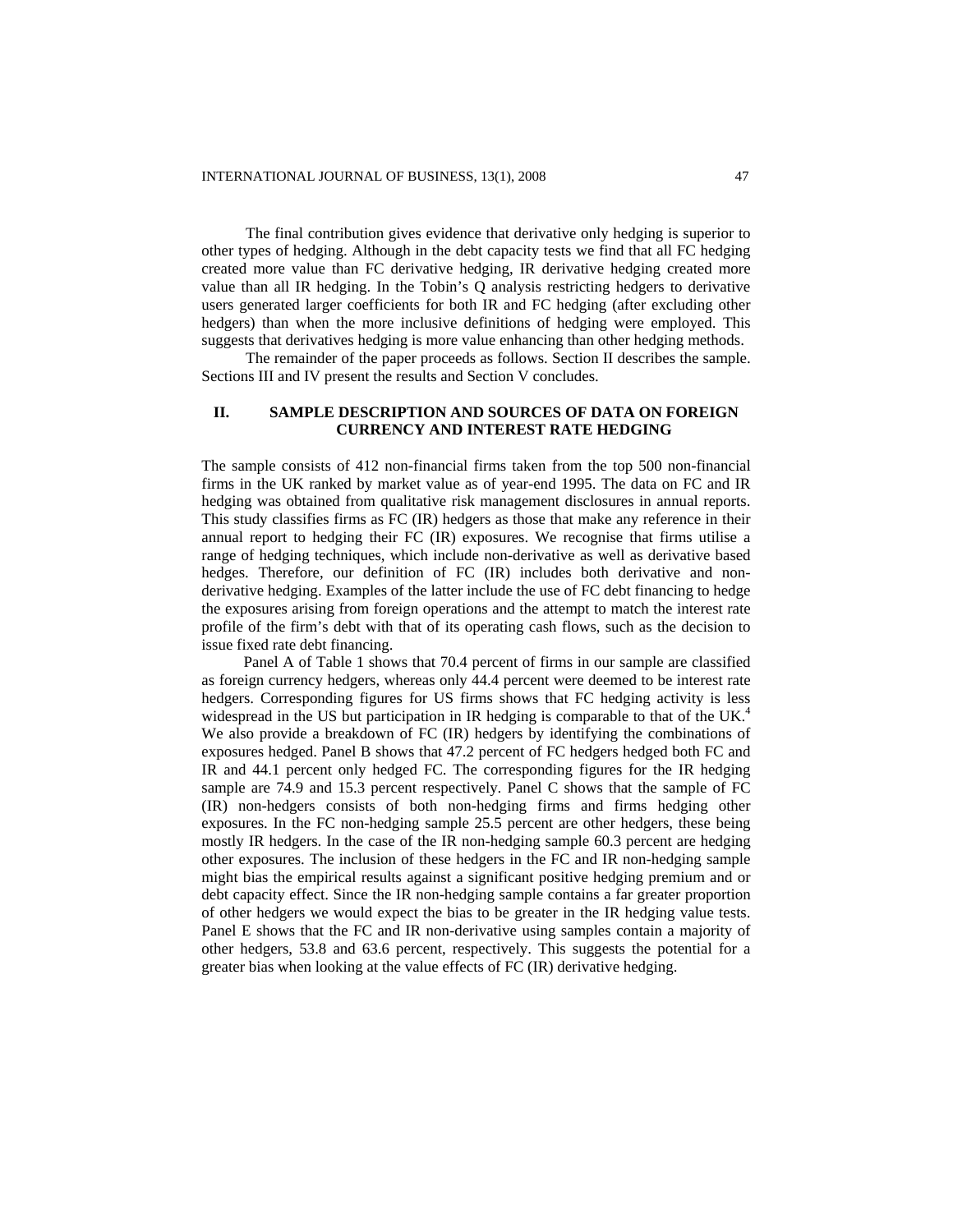| Table T                                                                    |
|----------------------------------------------------------------------------|
| Foreign currency (FC), interest rate (IR) and commodity price (CP) hedging |
| activity disclosures by UK firms                                           |

**Table 1** 

|                                                                                   | Foreign          |               | <b>Interest</b> |               |
|-----------------------------------------------------------------------------------|------------------|---------------|-----------------|---------------|
|                                                                                   | <b>Currency</b>  |               | Rate            |               |
| Panel A: FC (IR) Hedging Activity                                                 | No.              | $\frac{0}{0}$ | No.             | $\frac{0}{0}$ |
| <b>Hedging FC (IR) exposure</b>                                                   | 290              | 70.4          | 183             | 44.4          |
| Not hedging FC (IR) exposure                                                      | 6                | 1.5           | 9               | 2.2           |
| No disclosure on FC (IR) hedging                                                  | 116              | 28.1          | 220             | 53.4          |
| <b>Total</b>                                                                      | 412              | 100.0         | 412             | 100.0         |
| <b>FC</b><br>$(\mathbf{IR})$<br>Hedging<br>Panel<br>B:<br><b>Hedgers</b><br>Other | No.              | $\frac{0}{0}$ | No.             | $\frac{0}{0}$ |
| <b>Exposures</b>                                                                  |                  |               |                 |               |
| FC (IR) hedging only                                                              | 128              | 44.1          | 28              | 15.3          |
| FC & IR hedging                                                                   | 137              | 47.2          | 137             | 74.9          |
| FC & CP hedging                                                                   | 7                | 2.4           | $\Omega$        | 0.0           |
| FC & IR & CP hedging                                                              | 18               | 6.2           | 18              | 9.8           |
| <b>Total</b>                                                                      | 290              | 100.0         | 183             | 100.0         |
| Panel C: FC (IR) Non-Hedgers Hedging Other                                        | No.              | $\frac{0}{0}$ | No.             | $\frac{0}{0}$ |
| <b>Exposures</b>                                                                  |                  |               |                 |               |
| Not hedging any category of exposure                                              | 91               | 74.5          | 91              | 39.7          |
| <b>IR</b> hedging                                                                 | 28               | 23.0          | $\Omega$        | 0.0           |
| FC hedging                                                                        | $\Omega$         | 0.0           | 128             | 55.9          |
| $FC$ (IR) & CP hedging                                                            | $\theta$         | 0.0           | 7               | 3.1           |
| <b>CP</b> hedging                                                                 | 3                | 2.5           | 3               | 1.3           |
| <b>Total</b>                                                                      | 122              | 100.          | 229             | 100.0         |
|                                                                                   |                  | $\Omega$      |                 |               |
| <b>Panel D: Firms Using Derivatives For Hedging</b>                               | No.              | $\frac{0}{0}$ | No.             | $\frac{0}{0}$ |
| FC (IR) derivatives                                                               | 215              | 52.2          | 162             | 39.3          |
| FC (IR) non-derivative user                                                       | 197              | 47.8          | 250             | 60.7          |
| <b>Total</b>                                                                      | 412              | 100.0         | 412             | 100.0         |
| Panel E: FC (IR) Non-Derivative Users                                             | No.              | $\frac{0}{0}$ | No.             | $\frac{0}{0}$ |
| Not hedging any category of exposure                                              | 91               | 46.2          | 91              | 36.4          |
| <b>IR</b> hedging                                                                 | 28               | 14.2          | 21              | 8.4           |
| FC hedging                                                                        | 75               | 38.1          | 128             | 51.2          |
| $FC$ (IR) $\&$ CP hedging                                                         | $\boldsymbol{0}$ | 0.0           | 7               | 2.8           |
| <b>CP</b> hedging                                                                 | 3                | 1.5           | 3               | 1.2           |
| <b>Total</b>                                                                      | 197              | 100.0         | 250             | 100.0         |

Table 1 presents data on the number of FC (IR) hedgers amongst the sample of 412 firms. Panel A provides data on the number of FC (IR) hedging firms. A firm is defined as a FC (IR) hedger if it provides a qualitative disclosure of any FC (IR) hedging activity in its annual report. Panel B presents data on combinations of exposures hedged by FC (IR) hedgers. Panel C gives details of other exposures hedged by firms not hedging FC (IR) exposure. Panel D provides details of the use of FC (IR) derivatives for FC (IR) hedging and panel E presents a breakdown of the constituents of FC (IR) non-derivative users.

Table 2 presents summary statistics of the main variables used in this study. The mean value of total assets for our sample is £1010 million and the mean market value of equity is £1582 million. In this study we employ Tobin's Q as a proxy for firm value. We define Tobin's Q as the book value of total assets minus the book value of equity plus the market value of equity divided by the book value of total assets. The numerator approximates the market value of the firm and the denominator approximates the replacement cost of assets. The distribution of Tobin's Q in our sample is skewed, since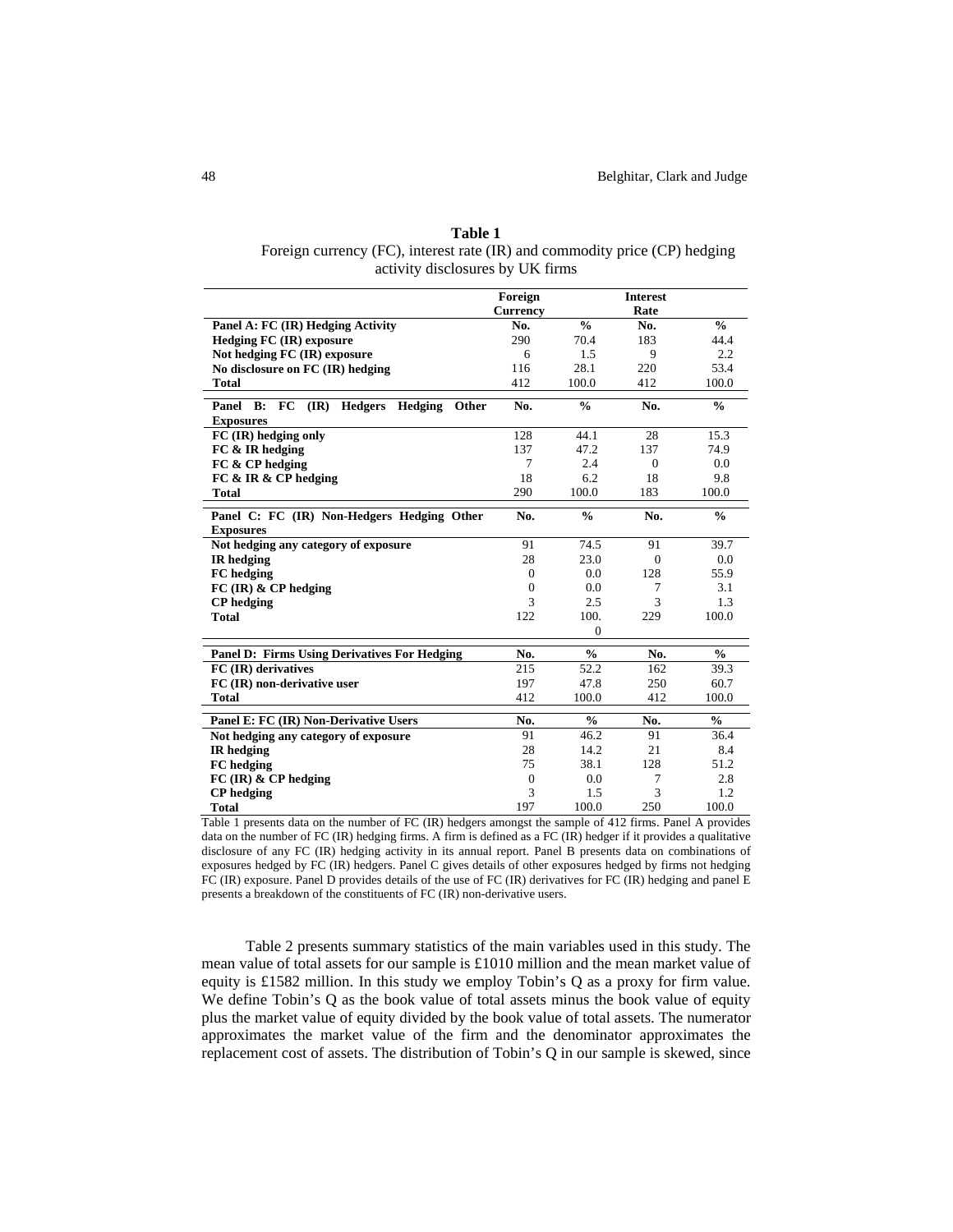the median value (1.887) is smaller than its mean (2.448). To correct for this we use the natural log of Q. Using the natural log has the additional advantage that changes in this variable can be interpreted as percent changes in firm value.

The mean level of foreign sales as a proportion of total sales is 35 percent for our sample. This level of foreign sales activity is at least double that reported for US firms around the same period. For example, Allayannis and Weston (2001) indicate that foreign sales were on average 18 percent of total sales for 720 US firms during the period 1990-95 and Graham and Rogers (2002) reports foreign sales of 10 percent for their sample of US firms in 1994.

| <b>Variables</b>                      | N   | Mean    | <b>Median</b> | Std. Dev. | Min      | <b>Max</b>     |
|---------------------------------------|-----|---------|---------------|-----------|----------|----------------|
| <b>Total assets (millions)</b>        | 400 | 1010.26 | 244.36        | 2592.05   |          | 11.33 28741.20 |
| Market value of equity (millions)     | 400 | 1582.01 | 423.58        | 3520.61   |          | 64.70 31658.63 |
| Tobin's Q                             | 356 | 2.45    | 1.89          | 1.99      | 0.42     | 17.81          |
| Leverage                              | 364 | 0.19    | 0.15          | 0.15      | 0.00     | 0.85           |
| Dividend yield $(\% )$                | 366 | 3.58    | 3.52          | 1.63      | 0.00     | 8.65           |
| Foreign sales ratio $(\% )$           | 412 | 34.85   | 28.65         | 32.01     | 0.00     | 96.00          |
| <b>Industry diversification dummy</b> | 412 | 0.28    | 0.00          | 0.45      | 0.00     | 1.00           |
| $R&D$ ratio $(%)$                     | 412 | 0.80    | 0.00          | 1.74      | 0.00     | 10.00          |
| Return on capital employed $(\% )$    | 347 | 15.22   | 12.04         | 19.65     | $-42.21$ | 228.94         |
| Tax loss carry forwards dummy         | 412 | 0.36    | 0.00          | 0.48      | 0.00     | 1.00           |
| <b>Interest cover</b>                 | 400 | 16.88   | 6.89          | 26.40     | $-20.63$ | 100.00         |
| Cash ratio                            | 400 | 0.48    | 0.31          | 0.67      | 0.00     | 6.88           |
| Average tax rate                      | 370 | 0.32    | 0.33          | 0.11      | $-0.53$  | 1.21           |
| Market-to-book ratio                  | 365 | 4.16    | 2.36          | 11.08     | $-9.45$  | 164.33         |
| <b>Asset tangibility</b>              | 340 | 0.485   | 0.463         | 0.222     | 0.010    | 0.980          |

**Table 2**  Variables – summary statistics

Table 2 provides summary information for the variables used in the analysis. Total assets are the book value of total assets less current liabilities. Market value of equity is the share price multiplied by the number of ordinary shares in issue. Tobin's Q is the book value of total assets minus the book value of equity plus the market value of equity divided by the book value of total assets. Leverage is the book value of total debt and preference capital as a proportion of the book value of total debt plus the market value of equity. Dividend yield is the gross dividend divided by share price. Foreign sales ratio is the foreign sales by destination divided by total sales. Industry diversification dummy takes on the value of one if the firm operates in more than one business segment. R&D ratio is research and development expenditure divided by total sales. Return on capital employed is the pre-tax profit plus total interest charges divided by total capital employed plus borrowings repayable within 1 year less total intangibles. Tax loss carry forwards is a dummy variable equal to 1 if the firm has tax loss carry forwards. Interest cover ratio is the profit before interest and tax divided by interest payments. Cash ratio is total cash and cash equivalents divided by total current liabilities. Average tax rate is the firms published tax divided by published pre-tax profit. Market-to-book value ratio is the market value of equity divided by book value of equity, where the book value of equity is measured as equity capital and reserves (excluding preference capital) less goodwill and other intangibles. Asset tangibility is total assets minus current assets divided by total assets.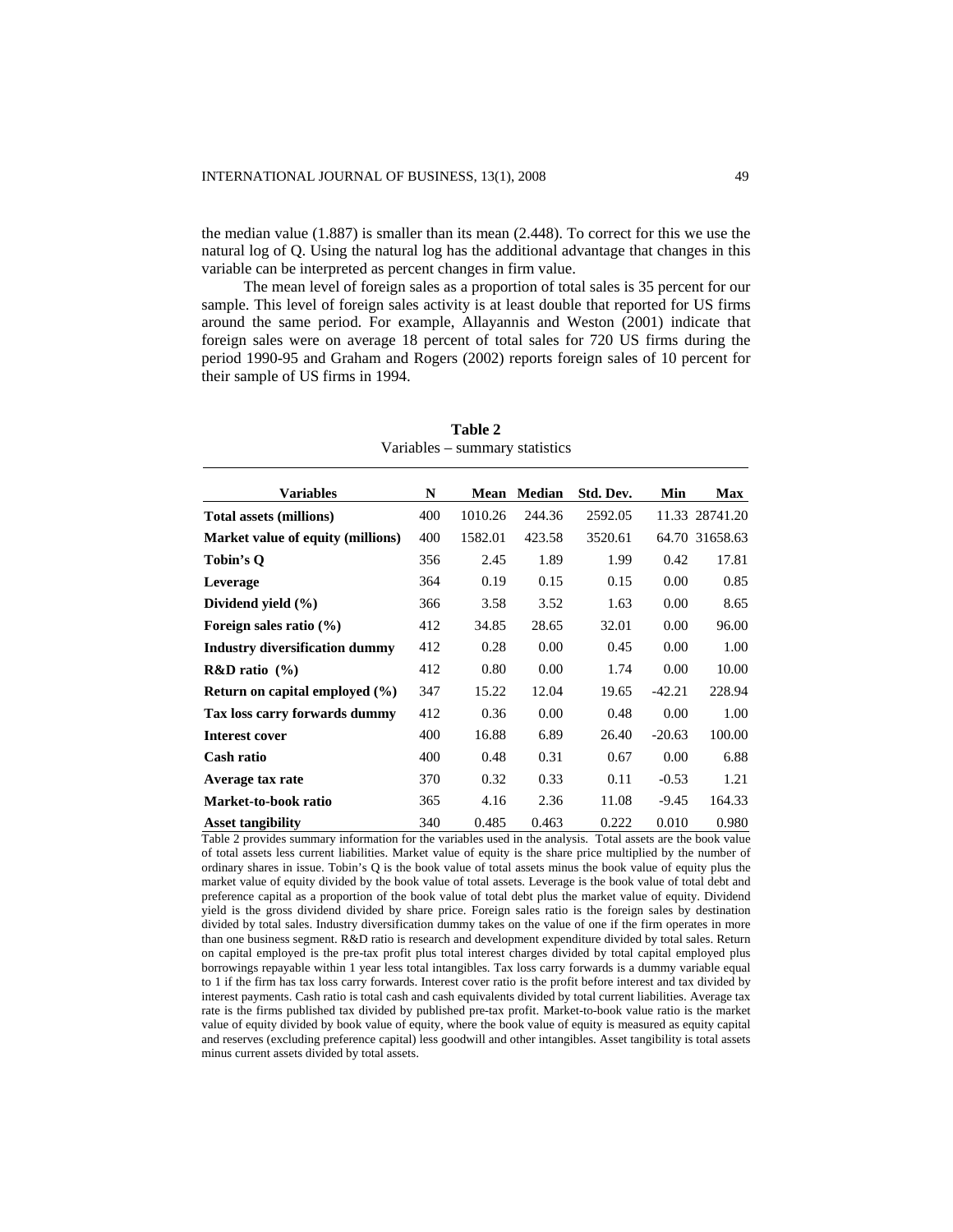## **III. FIRM VALUE AND FOREIGN CURRENCY AND INTEREST RATE HEDGING: A TOBIN'S Q ANALYSIS**

Since there are so many well documented determinants of firm value, we employ a multivariate approach to investigate the value effects of hedging. To infer that hedging increases the value of the firm, we need to exclude the effect of all other variables that could have an impact on firm value (Tobin's Q). In common with several previous studies we control for size, profitability, leverage, growth opportunities, ability to access financial markets, geographic and industrial diversification.

We employ three variations for our measure of hedging. In common with much of the extant empirical literature we define FC (IR) hedging as the use of FC (IR) derivatives, in our second definition we incorporate non-derivatives FC (IR) hedging, our third definition looks at FC (IR) only hedgers. Table 3 presents the regression results for both FC (models 1 to 5) and IR hedging (models 6 to 10). When we define FC (IR) hedging as the use of FC (IR) derivatives then firms that hedge FC (IRs) using non-derivative methods will be effectively defined as non-hedgers. We expect this to have an adverse impact on the size of hedging premium since hedging theory predicts that any type of hedging should have a positive effect on firm value. Model 1 shows that the coefficient on the FC derivative dummy is positive and significant despite the inclusion of other hedgers (IR hedgers and non-derivative FC hedgers) in the nonhedging sample. In model 2 we transfer non-derivative FC hedgers into the FC hedging sample (i.e., adopt a wider definition of FC hedging), as expected, this results in an increase in the hedging coefficient, the hedging premium is now 13.1% up from 8.5%. This suggests that non-derivative FC hedging also adds to firm value. Models 3 and 4 rerun the specifications in models 1 and 2 but exclude other hedgers from the nonhedging sample. In both instances the coefficient increases, albeit only slightly for all FC hedgers. A comparison of the hedging coefficients in models 3 and 4 indicates that restricting the definition of hedging to derivatives (model 3) generates a larger hedging premium than the more inclusive definition (model 4). In specifications 1 to 4 the sample of FC hedgers includes firms that are also IR hedgers. Therefore, it is possible that some proportion of the resulting hedging premium is due to IR hedging. In model 5 we examine how much of the hedging premium is the result of FC hedging in particular by excluding from the FC hedging sample firms that also hedge IR exposure. The results show that the hedging premium is significant and slightly larger at 15.3 percent.

As with FC hedging, for both definitions of IR hedging we see an increase in the size of the hedging coefficient (premium) when we remove the other hedgers from the non-IR hedging sample. The IR hedging results also provide further evidence that derivatives hedging is potentially more value enhancing than non-derivative hedging. In the bias free tests of model 8 and model 9 the IR hedging premium is 18.6% when hedgers are defined as IR derivative users and 15.6% when we expand our hedging definition to include firms that use only non-derivative IR hedging techniques.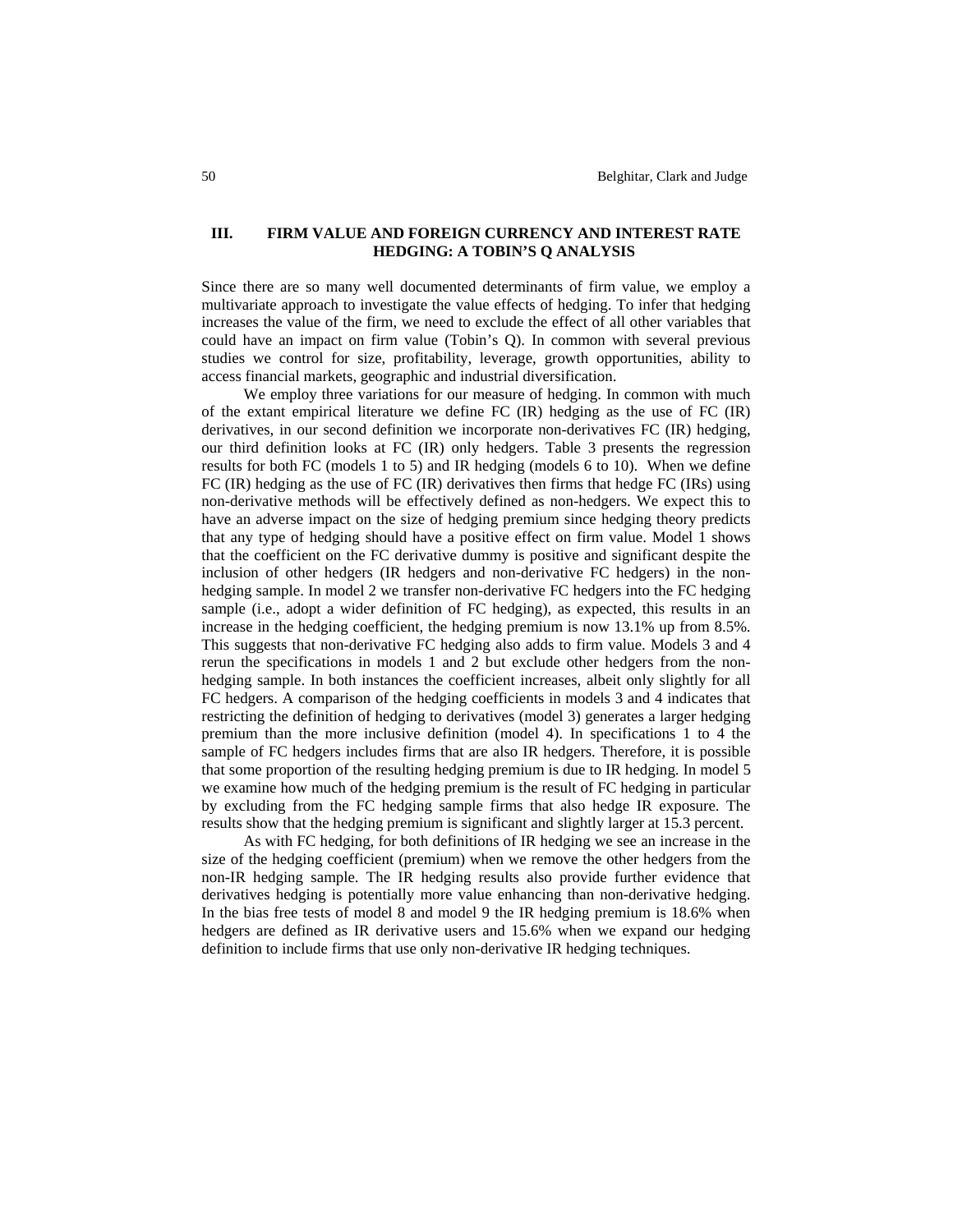## **Table 3**

Multivariate analysis of value effects of foreign currency and interest rate hedging

| Independent                  |                         |              | <b>FC Hedging</b> |             |             |
|------------------------------|-------------------------|--------------|-------------------|-------------|-------------|
| <b>Variables</b>             | Model 1                 | Model 2      | <b>Model 3</b>    | Model 4     | Model 5     |
| FC derivative hedging        | $0.085$ *               |              | $0.147$ *         |             |             |
|                              | (0.043)                 |              | (0.064)           |             |             |
| <b>All FC hedging</b>        |                         | $0.131***$   |                   | $0.132***$  | $0.153***$  |
|                              |                         | (0.054)      |                   | (0.063)     | (0.070)     |
| <b>IR</b> derivative hedging |                         |              |                   |             |             |
| <b>All IR hedging</b>        |                         |              |                   |             |             |
| Log of total assets          | $-0.087***$             | $-0.086$ *** | $-0.104***$       | $-0.086***$ | $-0.151***$ |
|                              | (0.019)                 | (0.018)      | (0.021)           | (0.019)     | (0.031)     |
| Leverage                     | $-1.410***$             | $-1.447***$  | $-1.402***$       | $-1.535***$ | $-1.749***$ |
|                              | (0.183)                 | (0.187)      | (0.248)           | (0.216)     | (0.354)     |
| <b>ROCE</b>                  | $0.008***$              | $0.008*$     | $0.007***$        | $0.008***$  | $0.008$ **  |
|                              | (0.003)                 | (0.003)      | (0.003)           | (0.003)     | (0.003)     |
| Dividend yield               | $-0.053***$             | $-0.057***$  | $-0.069***$       | $-0.056***$ | $-0.043$ ** |
|                              | (0.013)                 | (0.013)      | (0.016)           | (0.014)     | (0.020)     |
| Foreign sales ratio          | 0.001                   | 0.001        | 0.001             | 0.001       | $-0.002$    |
|                              | (0.008)                 | (0.001)      | (0.001)           | (0.001)     | (0.001)     |
| <b>R&amp;D</b> ratio         | $0.028*$                | $0.031*$     | $0.030^*$         | $0.030*$    | $0.044*$    |
|                              | (0.017)                 | (0.017)      | (0.018)           | (0.017)     | (0.024)     |
| <b>Diversification dummy</b> | 0.024                   | 0.020        | 0.051             | 0.030       | 0.064       |
|                              | (0.042)                 | (0.043)      | (0.051)           | (0.044)     | (0.070)     |
| <b>No. of observations</b>   | 336                     | 336          | 259               | 318         | 176         |
| <b>F-statistic</b>           | 52.21                   | 55.40        | 40.51             | 51.24       | 24.57       |
| Adj $\mathbf{R}^2$           | 0.5764                  | 0.5800       | 0.5718            | 0.5678      | 0.5420      |
|                              |                         |              |                   |             |             |
| Independent                  |                         |              | <b>IR Hedging</b> |             |             |
| <b>Variables</b>             | Model 6                 | Model 7      | Model 8           | Model 9     | Model 10    |
| IR derivative hedging        | 0.122                   |              | $0.186^{\degree}$ |             |             |
| <b>All IR hedging</b>        | (0.042)                 |              | (0.072)           |             |             |
| Log of total assets          |                         | $0.114***$   |                   | $0.156***$  | $-0.024$    |
|                              |                         | (0.043)      |                   | (0.069)     | (0.106)     |
| Leverage                     | $-0.098***$             | $-0.097***$  | $-0.115***$       | $-0.109***$ | $-0.226$ *  |
|                              | (0.00)                  | (0.020)      | (0.024)           | (0.023)     | (0.051)     |
| <b>ROCE</b>                  | $-1.511$ <sup>***</sup> | $-1.505***$  | $-1.597***$       | $-1.500***$ | $-1.193***$ |
|                              | (0.00)                  | (0.189)      | (0.242)           | (0.220)     | (0.307)     |
| Dividend yield               | $0.008***$              | $0.008^{**}$ | $0.006^{\circ}$   | $0.006*$    | 0.004       |
|                              | (0.003)                 | (0.003)      | (0.003)           | (0.003)     | (0.003)     |
| Foreign sales ratio          | $-0.053***$             | $-0.054***$  | $-0.062$ *        | $-0.067$ ** | $-0.082$ *  |
|                              | (0.00)                  | (0.013)      | (0.018)           | (0.016)     | (0.030)     |
| <b>R&amp;D</b> ratio         | $0.002**$               | 0.002        | 0.002             | $0.002$ *   | 0.004       |
|                              | (0.00)                  | (0.001)      | (0.001)           | (0.001)     | (0.003)     |
| <b>Diversification dummy</b> | $0.029*$                | $0.028^*$    | $0.036*$          | $0.035*$    | $0.072**$   |
|                              | (0.00)                  | (0.017)      | (0.021)           | (0.021)     | (0.032)     |
| <b>No. of observations</b>   | 0.023                   | 0.021        | 0.022             | 0.019       | 0.076       |
| <b>F-statistic</b>           | (0.00)                  | (0.042)      | (0.063)           | (0.059)     | (0.132)     |
| Adj $\mathbf{R}^2$           |                         |              |                   |             |             |

\*\*\*, \*\*, \* denote significance at the 1%, 5%, and 10% levels, respectively.

Table 3 presents the results for OLS regressions on the effect of FC (IR) hedging on a firm's market value. The dependent variable is the natural log of Tobin's Q, which is measured as the natural log of the book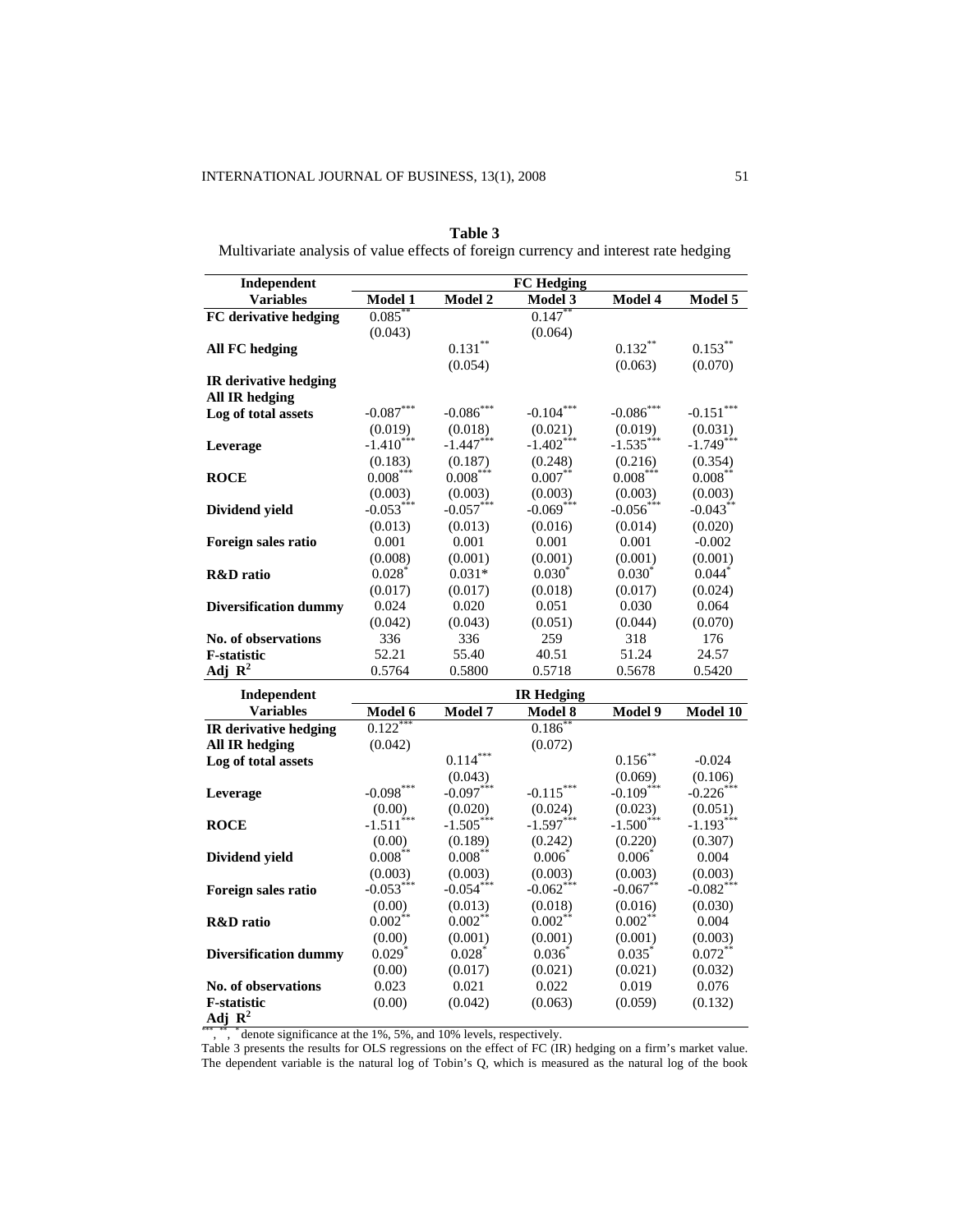value of assets minus the book value of equity plus the market value of equity divided by the book value of assets. The numerator approximates the market value of the firm and the denominator approximates the replacement cost of assets. The regressions include control variables for size, leverage, profitability, dividend yield, foreign sales, R&D expenditure and industry diversification. Log of total assets is the natural log of book value of total assets less current liabilities. Leverage is the book value of total debt and preference capital as a proportion of the book value of total debt plus the market value of equity. Return on capital employed (ROCE) is the pre-tax profit plus total interest charges divided by total capital employed plus borrowings repayable within 1 year less total intangibles. Dividend yield is the gross dividend divided by share price. Foreign sales ratio is the foreign sales by destination divided by total sales. R&D ratio is research and development expenditure divided by total sales. Industry diversification dummy takes on the value of one if the firm operates in more than one business segment. White (1980) corrected standard errors are reported in parentheses.

At first glance this result is unusual since a firm's final interest rate exposure would be the same irrespective of the method of hedging. For example, a firm that issues fixed rate debt has the same interest rate exposure, and therefore would be expected to achieve the same value benefits, as one that issues floating-rate debt and swaps it to a fixed rate. However, it could be argued that hedging IR exposure with derivatives confers greater flexibility in altering interest rate characteristics of a debt portfolio, particularly in response to changing company circumstances (the generation of large levels of surplus cash) or changes in the macroeconomic environment (the steepness of the yield curve).<sup>5</sup> For example, an advantage of an interest rate or currency swap is that it allows firms to adjust exposure profiles without having to undo the underlying transactions. The major advantages of swaps in restructuring corporate debt are lower costs, increased flexibility, and more rapid execution. They have also been used to create lower-cost synthetic debt issues. Therefore, the inherent flexibility that derivative tools possess over substitute hedging strategies is possibly a driver of the greater value. It might also be that, because of accounting disclosure requirements, derivatives hedging can be more readily observed by investors whereas non-derivative hedging is less transparent or that it might be difficult to disentangle (or distinguish) non-derivative hedging from other financial activities of the firm.

In model 10 we examine the value effects for IR only hedgers and find, contrary to expectations, that the hedging coefficient is negative and statistically insignificant. This suggests that it is FC hedging that is driving the results, but, since this specification contains only 15 IR hedgers the power of the tests are very weak, which might explain the result. Our overall results, however, suggest that investors reward IR hedgers with a larger hedging premium than that generated by FC hedging. The IR hedging coefficient in models 6, 8 and 9 is higher than the corresponding coefficients for FC hedging (models 1, 3 and 4). For example, model 3 indicates a 14.7% value effect from FC derivative hedging, the corresponding result for IR derivative hedging is 18.6% (model 8).

Finally, the coefficients on several of the control variables are in line with what earlier literature finds. For example, size, leverage and dividend yield are negatively related to value, whereas growth opportunities (measured by R&D expenditure scaled by total sales) and profitability are positively related to firm value.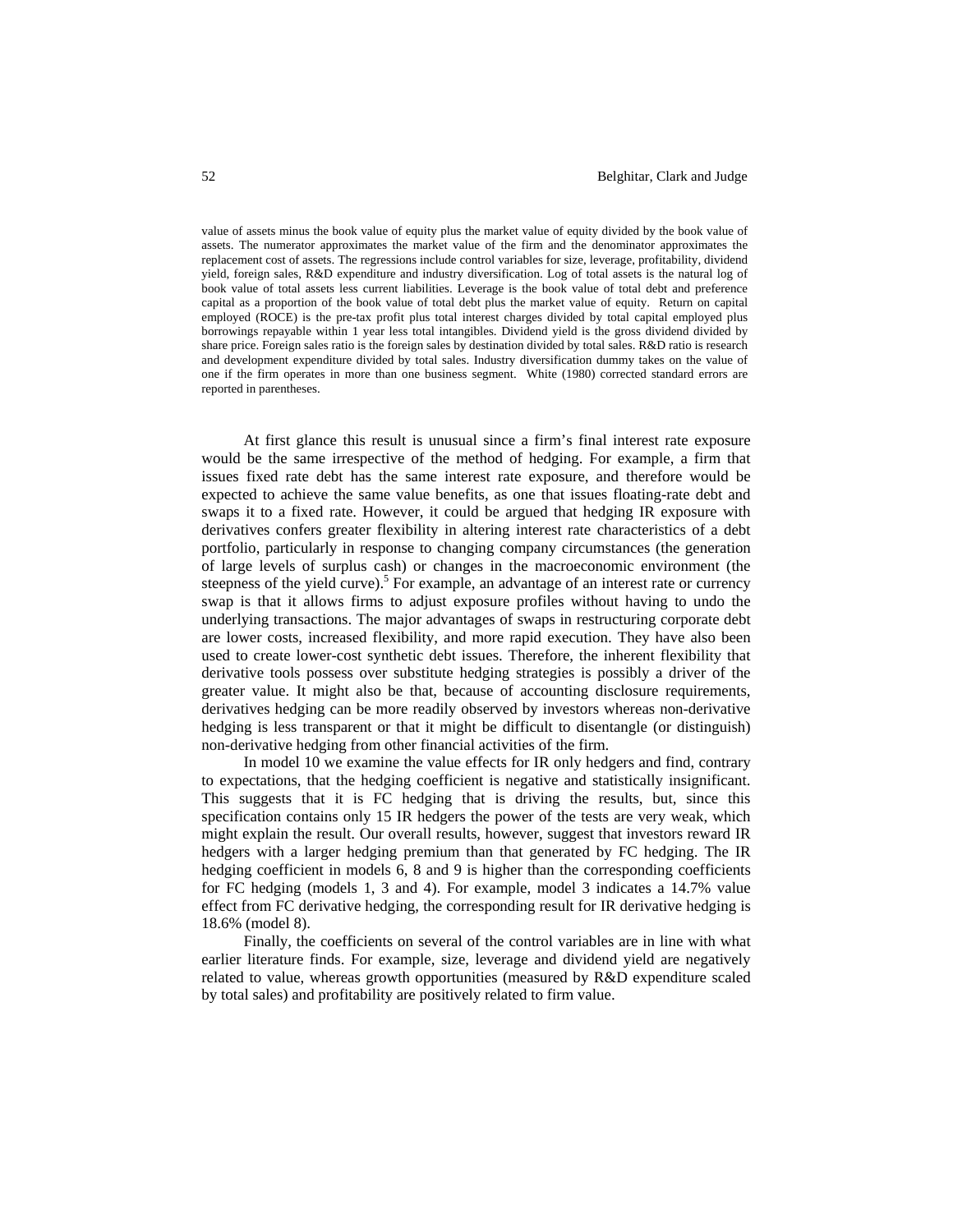#### **IV. HEDGING, DEBT CAPACITY AND FIRM VALUE**

To estimate the valuation effects from enhanced debt capacity and leverage due to hedging we follow Graham and Rogers (2002) and estimate the determinants of the capital structure and FC and IR hedging decisions simultaneously with a two-stage estimation technique. In the first stage, two separate regressions are performed using FC (IR) hedging and the leverage ratio, respectively, as dependent variables. We use equation 1 to obtain predicted probabilities of FC (IR) hedging:

$$
\log \frac{P_i}{1 - P_i} = \beta_0 + \beta_1 \text{Tax}_i + \beta_2 \text{Leverage}_i + \beta_3 \text{Exp}_i + \beta_4 \text{Sub}_i + \beta_5 \text{TCosts}_i + \varepsilon_i \tag{1}
$$

where  $\text{Tax} = \text{Tax loss carry forward}$ ; Leverage = Leverage; Exp = Financial price exposure; Sub = Hedging substitutes; and Tcosts = Transaction costs.

We specify the model of the capital structure decision following Rajan and Zingales (1995) to obtain predicted leverage ratios:

Leverage<sub>i</sub> = 
$$
\delta_0 + \delta_1
$$
Tangible assets<sub>i</sub> +  $\delta_2 R \& D_i + \delta_3 Logsize_i + \delta_4$  Pr ofitability<sub>i</sub> +  $\varepsilon_i$  (2)

In the second stage, structural equations are estimated using the predicted values from the first-stage regressions as explanatory variables. The structural equations are: FC (IR) hedging decision:

$$
\log \frac{P_i}{1 - P_i} = \beta_0 + \beta_1 \text{Tax}_i + \beta_2 \text{Leverage}_i^* + \beta_3 \text{Exp}_i + \beta_4 \text{Sub}_i + \beta_5 \text{TCosts}_i + \varepsilon_i \tag{3}
$$

Capital structure decision:

$$
Leverage_i = \delta_0 + \delta_1 Tangible assets_i + \delta_2 R & D_i + \delta_3 Logsize_i
$$
\n
$$
+ \delta_4 Profitability_i + \delta_5 Hedging^* + \varepsilon_i
$$
\n(4)

In equation (3), Leverage<sup>\*</sup> is the predicted value of the leverage ratio obtained from the first-stage estimation of the capital structure decision equation (equation (2)). In equation (4), Hedging<sup>\*</sup> is the predicted probability of hedging obtained from the firststage estimation of the FC (IR) hedging equation (equation (1)).

We report the results for FC and IR hedging in table 4. The first row of table 4 reports the estimated coefficient on the FC hedging variable and its p-value in the second stage leverage regression. We initially estimate stages one and two of the simultaneous equations system with our full sample which incorporates non-FC hedgers that include other hedgers, such as firms that only hedge interest rate exposure. In the second stage leverage regression column 1 of table 4 shows that the predicted probability of hedging is positively related to leverage but not statistically significant. This indicates that FC hedging by UK firms does not increase their debt capacity.

We re-estimate both stages of the simultaneous equations system but this time excluding other hedgers from the non-hedging sample, which are made up mainly of interest rate hedgers. The results in column 2 of Table 4 show that the predicted probability of foreign currency hedging is now a significant factor in determining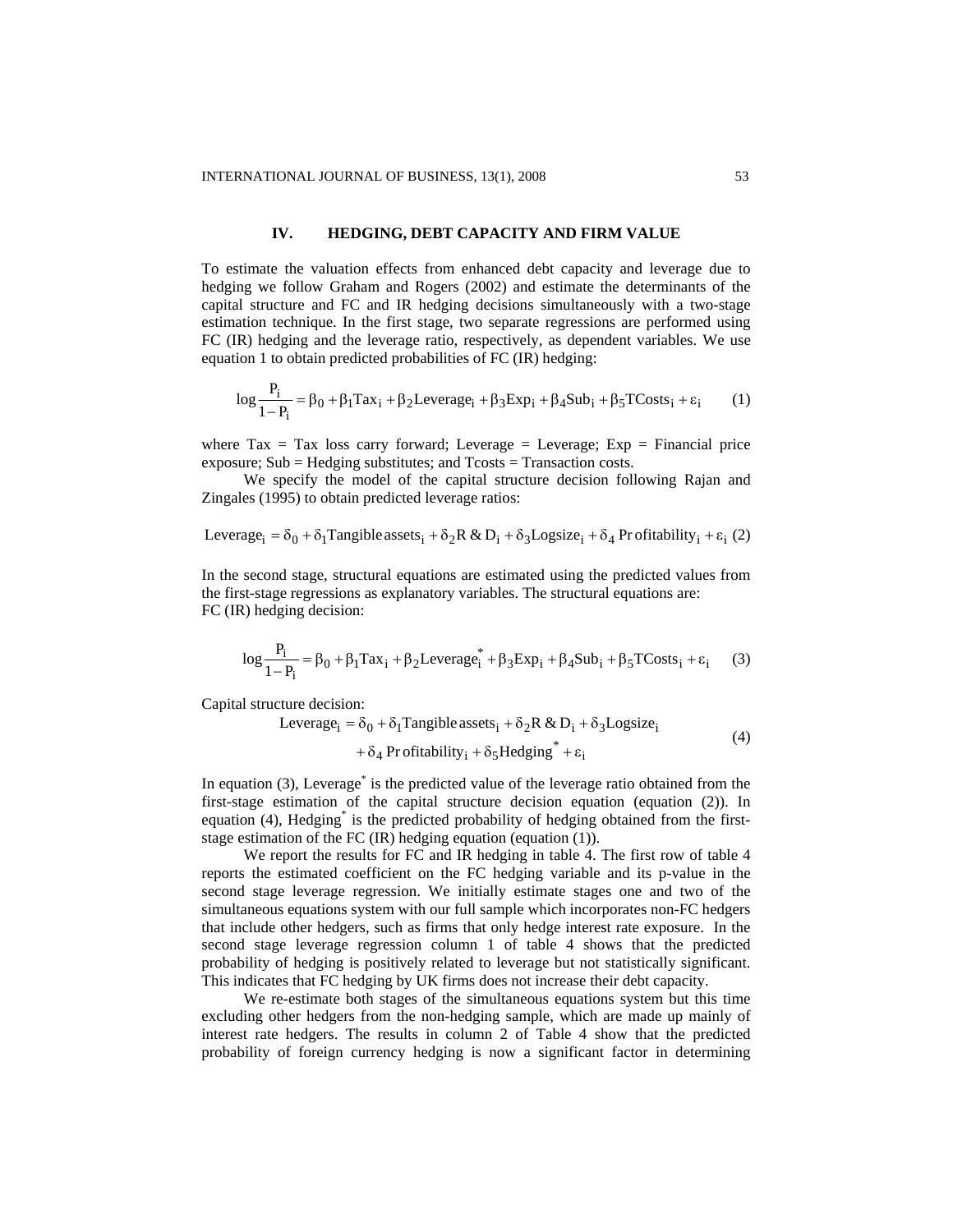leverage. The estimated coefficient from a second-stage leverage regression suggests that foreign currency hedging is associated with a 0.1867 increase in the leverage ratio. We quantify the size of the tax benefit provided by the increased debt capacity for each foreign currency hedging firm by taking the product of the estimated coefficient on the foreign currency hedging variable, the firm's average tax rate, and value of total debt and then scale this by the market value of the firm's assets (lagged one year). For all foreign currency hedgers the increase in leverage translates into a mean (median) estimated increase in firm value of 1.29 (1.04) percent.

This value effect of foreign currency hedging is larger than the 0.32 percent reported by Bartram *et al*. (2004) for a sample of over 4000 worldwide firms. Furthermore, for a sample of US firms and using a binary foreign currency hedging variable both Géczy *et al*. (1997) and Graham and Rogers (2002) do not find that currency hedging significantly increases the leverage ratio in their second stage regressions. All three studies investigate foreign currency derivative use rather than foreign currency hedging. This narrow definition of foreign currency hedging might bias the results if firms use tools other than derivatives for foreign currency hedging. Furthermore, if the non-currency derivative sample also includes interest rate or commodity price derivative users the bias will be more severe.

|                             | #1     | #2      | #3       | #4     | #5     | #6      | #7      | #8      | #9      |
|-----------------------------|--------|---------|----------|--------|--------|---------|---------|---------|---------|
| <b>Estimated</b>            | 0.049  | 0.186   | $-0.092$ | 0.094  | 0.139  | 0.507   | 0.747   | 0.237   | 0.629   |
| coefficient on FC           | (0.11) | (0.000) | (0.00)   | (0.00) | (0.00) | (0.00)  | (0.00)  | (0.000) | (0.00)  |
| (IR) hedging in             |        |         |          |        |        |         |         |         |         |
| 2nd stage leverage          |        |         |          |        |        |         |         |         |         |
| regression                  |        |         |          |        |        |         |         |         |         |
| Mean                        |        | 1.294%  |          | 0.630% | 0.778% | 3.998%  | 5.985%  | 1.867%  | 5.089%  |
| <b>Median</b>               |        | 1.046%  |          | 0.497% | 0.628% | 3.494%  | 5.285%  | 1.575%  | 5.188%  |
| Std. Dev.                   |        | 1.053%  |          | 0.555% | 0.726% | 2.771%  | 4.035%  | 1.360%  | 2.930%  |
| 99 <sup>th</sup> percentile |        | 5.510%  |          | 2.946% | 4.097% | 14.186% | 20.914% | 6.622%  | 10.446% |
| $95^{\rm th}$ percentile    |        | 3.103%  |          | 1.547% | 1.730% | 8.392%  | 12.332% | 4.353%  | 10.446% |
| 90 <sup>th</sup> percentile |        | 2.327%  |          | 1.142% | 1.596% | 7.097%  | 10.502% | 3.299%  | 8.958%  |
| 75 <sup>th</sup> percentile |        | 1.636%  |          | 0.785% | 0.975% | 5.073%  | 7.807%  | 2.199%  | 7.471%  |
| $25th$ percentile           |        | 0.608%  |          | 0.293% | 0.363% | 2.166%  | 3.267%  | 0.099%  | 2.811%  |
| $10th$ percentile           |        | 0.269%  |          | 0.129% | 0.122% | 1.449%  | 2.171%  | 0.688%  | 0.671%  |
| $5^{\rm th}$ percentile     |        | 0.164%  |          | 0.078% | 0.076% | 0.695%  | 1.025%  | 0.328%  | 0.553%  |
| $1st$ percentile            |        | 0.080%  |          | 0.031% | 0.047% | 0.422%  | 0.622%  | 0.197%  | 0.553%  |
| Number of                   |        | 319     |          | 260    | 176    | 227     | 212     | 215     | 91      |
| observations                |        |         |          |        |        |         |         |         |         |
| <b>Number of hedgers</b>    |        | 254     |          | 190    | 107    | 160     | 144     | 147     | 19      |
| Adj R-Sq                    |        | 0.3837  |          | 0.3694 | 0.3597 | 0.5231  | 0.5586  | 0.4158  | 0.8734  |

| .`able |  |
|--------|--|
|--------|--|

Quantifying the debt tax benefit of foreign currency and interest rate hedging

**#1: All FC Hedgers (NH include other hedgers)** 

**#2: All FC Hedgers (NH exclude other hedgers)** 

**#3: FC Derivative users (NH include other hedgers)** 

**#4: FC Derivative users (NH exclude other hedgers)** 

**#5: FC Only Hedgers (NH exclude other hedgers)** 

**#6: All IR Hedgers (NH exclude other hedgers)** 

**#7: IR Derivative users (NH exclude other hedgers)** 

**#8: FC & IR Hedgers (NH exclude other hedgers)** 

**#9: IR Only Hedgers (NH exclude other hedgers)**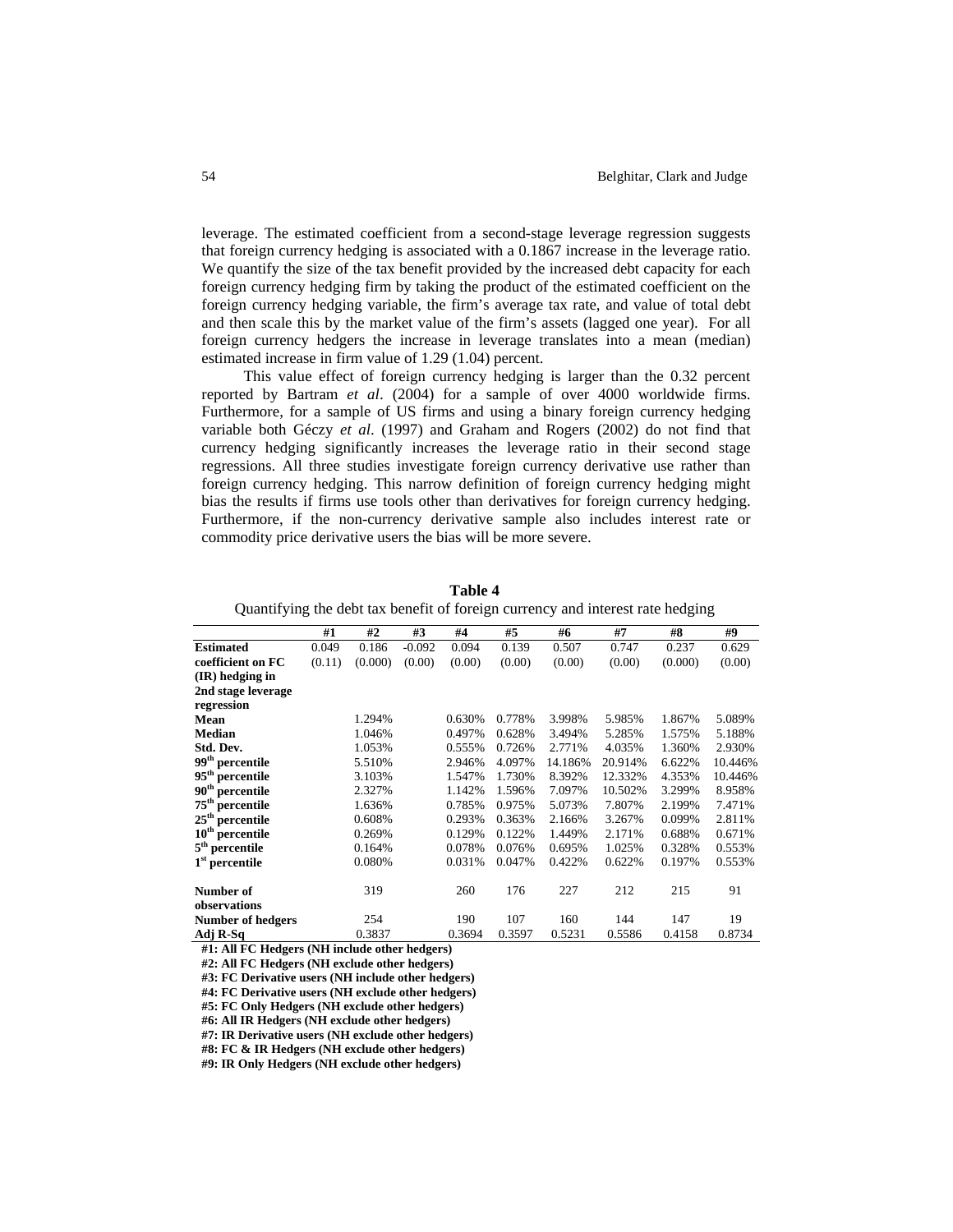Table 4 summarises the contribution of the debt tax benefit associated with FC (IR) hedging to a firm's market value. The value estimates are calculated for each firm that hedges FC (IR) exposure by taking the product of the estimated influence of the FC (IR) hedging on the leverage ratio (i.e., the estimated coefficient on the FC (IR) variable in the second-stage leverage regression), the firm's average tax rate, and the value of total debt. This value is divided by the market value of equity (including preferred stock) plus the book value of debt. Since average tax rates are most likely lower than marginal tax rates these calculations may understate the increase in the value of the firm due to FC (IR) hedging.

#### **A. Using an Alternative Definition of Hedging**

The definition of FC hedging employed in this study is more inclusive than that used in several previous studies, which tend to restrict their analysis to FC derivative users. In order to facilitate comparisons with these studies we repeat the above analysis but define FC hedgers as firms that use FC derivatives and firms that hedge FC exposure but use methods other than derivatives are classified as non-FC derivative users together with firms that do not hedge FC exposure. The results in column 3 of table 4 show that the hedging coefficient is negative and significant. This perverse result implies that hedging lowers debt capacity opposite to that predicted. In similar analyses Géczy *et al*. (1997) and Graham and Rogers (2002) report an insignificant hedging coefficient in their second stage leverage regression. These results might be due to the fact that non-currency derivative users include interest rate hedgers and other foreign currency hedgers. Since the capital structure effects are not unique to the source of exposure hedged, nor which method of hedging is used, the inclusion of other hedgers in the non-FC derivative sample makes the detection of a leverage effect more difficult. Column 4 of table 4 shows that when interest rate hedgers and other foreign currency hedgers are removed from the non-FC derivative user sample, the estimated hedging coefficient in the second stage leverage regression is 0.0938 and significant at less than one percent, which implies an increase in firm value of 0.63 percent. This suggests that how non-derivative using foreign currency hedgers and interest rate only derivative users (or hedgers) are treated has a significant bearing on the estimated effect of FC hedging on leverage and consequently the estimated tax benefits of hedging.

#### **B. The Value Effects for Foreign Currency Only Hedgers**

The results in the previous sections indicate that foreign currency hedging increases firms' debt capacity and consequently leads to an increase in firm value. However, the validity of the strength of this link can be called into question because of the structure of the foreign currency hedging sample.

Closer inspection of the foreign currency hedging sample reveals a few interesting characteristics. Panel B of Table 1 shows that 44.1 percent of foreign currency hedgers are foreign currency only hedgers and 53.4 percent of foreign currency hedgers also hedge interest rate exposure. It could be argued that since over half the sample of foreign currency hedgers are also interest rate hedgers it is quite possible that this group of firms is driving the leverage results. This is because leverage is potentially of greater relevance to interest rate hedging firms because firstly it is a source of interest rate exposure and secondly lenders might agree to providing debt finance if firms commit to hedging the resulting interest rate exposure.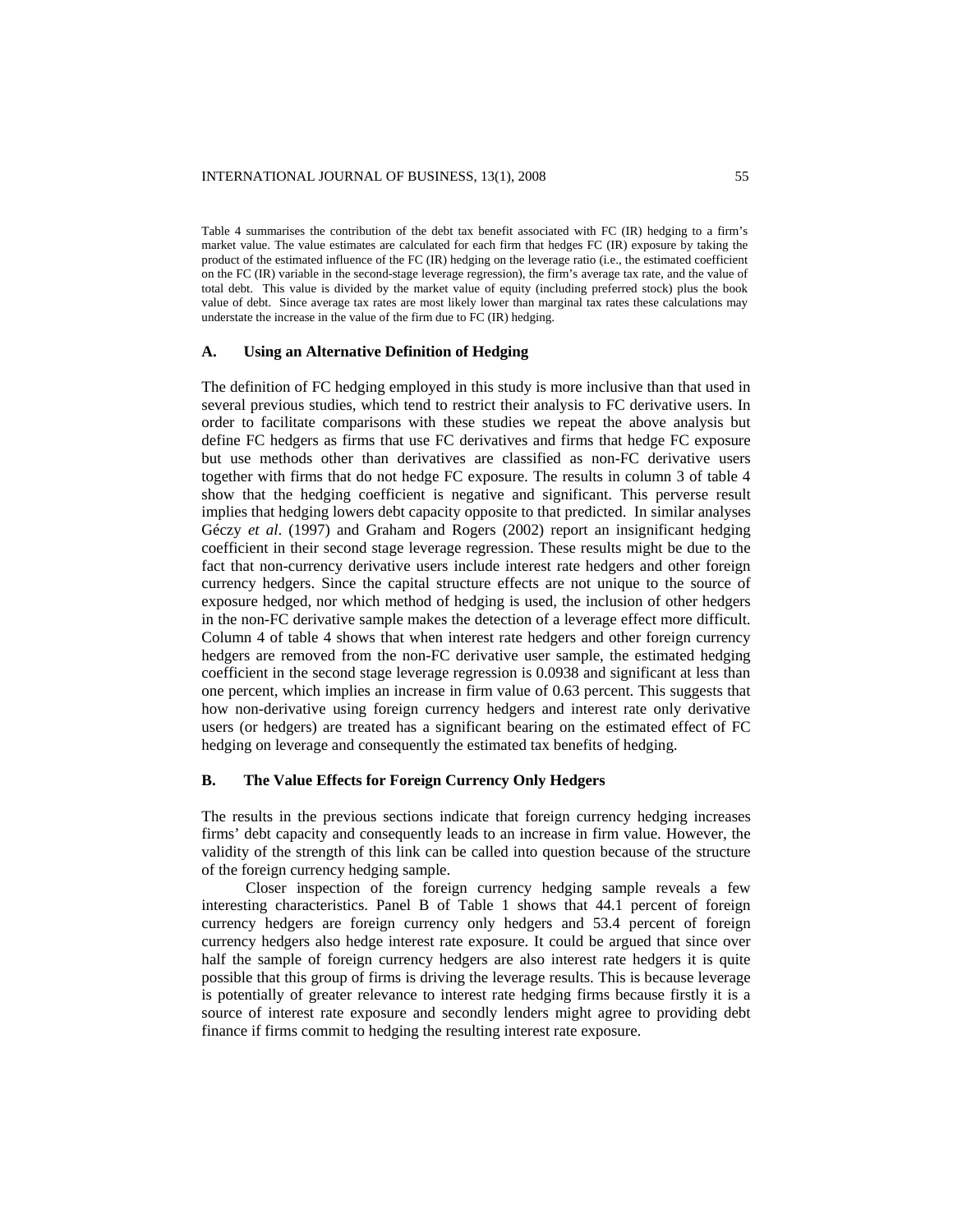Since foreign currency hedging firms include interest rate hedgers these results might in part be driven by interest rate hedgers. The Bartram *et al*. analysis suffers from this problem since they include all FC derivative users, which incorporates firms that use both interest rate and FC derivative users. The empirical tests in this section control for this by investigating the value effects for firms that only hedge foreign currency exposure. We firstly exclude "other" hedging firms from the non-foreign currency hedging sample. We then re-run the regression excluding interest rate hedgers and or commodity price hedgers from the FC hedging sample leaving a sample of firms that only hedge FC exposure. The result in column 5 of table 4 shows that the predicted probability of foreign currency only hedging is a significant factor in determining leverage. The estimated coefficient from a second-stage leverage regression suggests that foreign currency only hedging is associated with a 0.1388 increase in the leverage ratio, which generates a mean estimated increase in firm value of 0.78 percent. As expected the value effect for FC only hedgers is lower than that observed previously for all FC hedgers (which include interest rate hedging firms). An important implication of this result is that it shows that the observed link between leverage and foreign currency hedging and therefore the resulting value effect is not driven by the inclusion of foreign currency hedging firms that also hedge interest rate exposure. This demonstrates empirically, to our knowledge for the first time, an unequivocal link between firm leverage, firm value and the foreign currency hedging decision.<sup>6</sup>

## **C. The Debt Capacity Benefits of Interest Rate Hedging**

There is much anecdotal evidence which suggests that banks and other lending institutions will provide external debt funding on the understanding that borrowing parties commit to hedging existing or any resulting interest rate exposure. These hedging requirements might be set out in a loan covenant. This implies that there is a clear link between IR hedging and a firm's ability to raise debt capital. Given this link, we believe it follows that there should be a stronger relationship between interest rate hedging and debt capacity than that observed between FC hedging and debt capacity. This will manifest itself in the form of greater debt capacity benefits from interest rate hedging than foreign currency hedging. The results in table 4 show this to be the case. Firstly, for IR hedging we find that the estimated coefficient on the IR hedging variable in the second stage leverage equation is positive and highly significant with or without other hedgers (mainly FC hedgers) in the non-IR hedging sample. To facilitate comparisons with the FC hedging results we report the IR hedging results with other hedgers excluded from the non-IR hedging sample. Column 6 shows that the mean debt capacity benefits generated by IR hedging amount to 3.99 percent of the market value of assets, which is three times that achieved by FC hedging (1.29 percent). When we restrict IR hedging to firms that use IR derivatives (column 7) our results show that the average debt capacity benefit goes up to 5.98 percent. This suggests that IR derivatives hedging generates more debt capacity than non-derivatives IR hedging, which is consistent with our earlier findings using Tobin's Q.

The results in columns 6 and 7 suggest that IR hedging confers greater debt capacity benefits than FC hedging. An interesting question is by how much. One way to look at this is to compare the benefits generated by FC only hedging with those generated by firms that hedge both FC and IR. Column 8 reports the results for the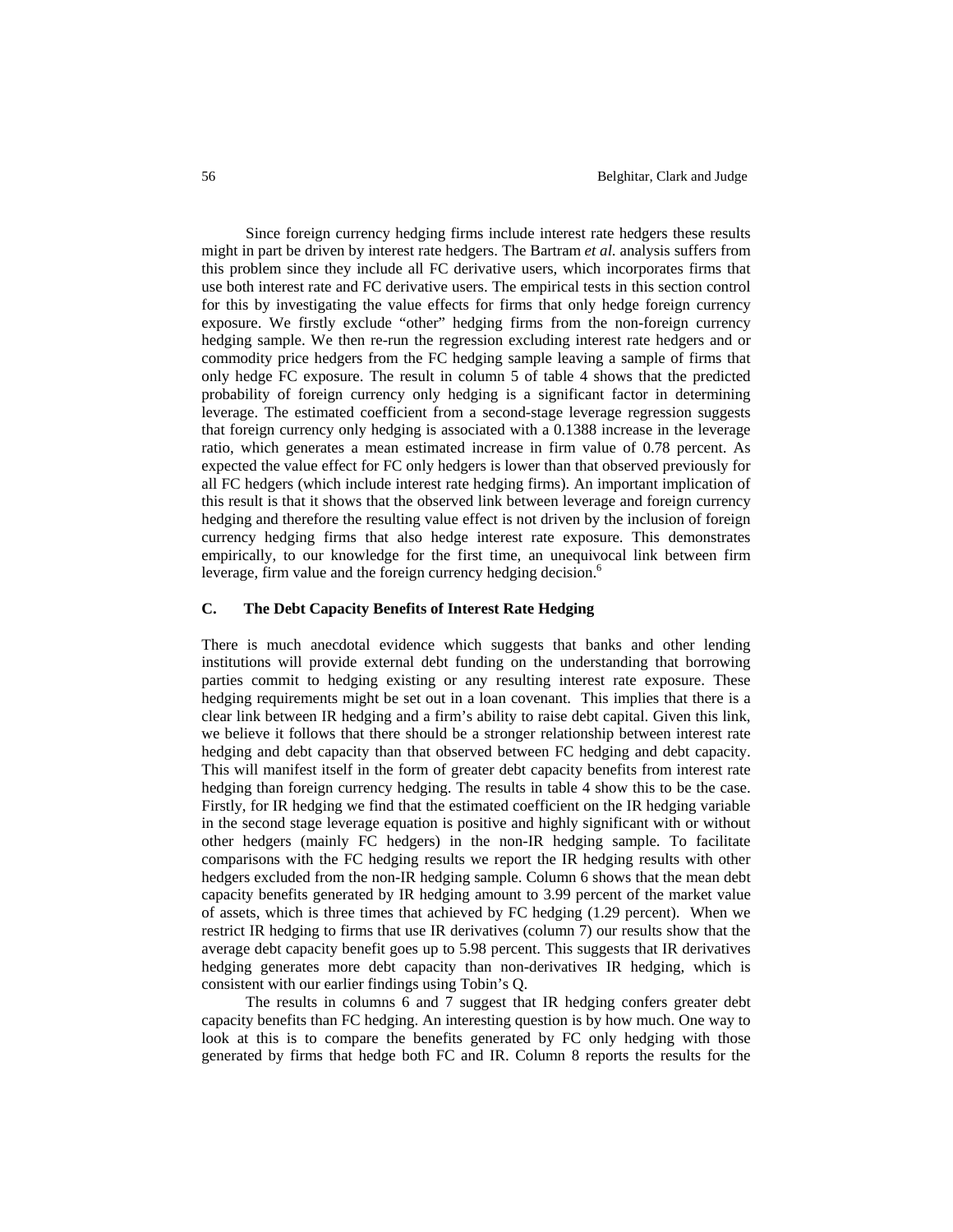latter. These results indicate that a combination of FC and IR hedging generates more than double the debt interest tax shield benefits than that generated by FC hedging alone (1.87 percent versus 0.78 percent). However, since the samples of IR hedgers in these tests are also FC hedgers it is not possible to discern from this the extent to which IR hedging generates more debt capacity. We investigate this by estimating the value effects of IR only hedging. Column 9 of table 4 presents the results for IR only hedgers. The results show that, as expected, the debt capacity benefits of IR hedging are greater than those generated by FC only hedging (column 6). Our analysis indicates that the value effects due to IR hedging are six times greater than those generated by FC hedging.

### **V. CONCLUSION**

In this study we employ UK data to quantify the effects of FC and IR hedging on firm value. We find that both FC and IR hedging are significant explanatory variables for firm value creation when measured as Tobin's Q and when measured as a tax shield through increased debt capacity. Their effects are also larger than those reported in previous studies examining US firms. We show that controlling for "other" hedgers in the samples of non-hedgers makes the value creation effect both larger and more significant. When we control for the cross effects of FC and IR hedging on debt capacity by using samples of FC only hedgers and IR only hedgers, our results show that firms that only hedge FC generate significant positive debt capacity and hence value effects, but that IR hedging creates substantially more firm value from debt capacity (over 6 times as much) than FC hedging. Where Tobin's Q is concerned, FC only hedging generates similar value effects to that of FC hedgers who might also be IR hedgers while in the IR only hedgers specification the coefficient is not significant.

When we compare hedging techniques, we find that derivative only hedging is generally superior to other types of hedging. Although in the debt capacity tests we find that all FC hedging created more value than FC derivative hedging, IR derivative hedging created more value than all IR hedging. In the Tobin's Q analysis restricting hedgers to derivative users generated larger coefficients for both IR and FC hedging (after excluding other hedgers) than when the more inclusive definitions of hedging were employed. This suggests that derivatives hedging is more value enhancing than other hedging methods.

#### **ENDNOTES**

- 1. Kim et al. (2006) find that financial hedging adds 5.4% to firm value on average and operational hedging increase firm value in the range of 4.8–23.5%.
- 2. Carter et al. (2005) find that jet fuel hedging by airlines increases value in the range of 12-16%.
- 3. Loan providers might insist that firms put in place interest rate hedges as part of their loan agreements; in effect the loan will only be made available if the firm agrees to hedge the resulting interest rate exposure.
- 4. For example, Allayannis and Ofek (2001) report that 44% of US firms use FC derivatives and Howton and Perfect (1998) find that 45% of US firms use IR derivatives.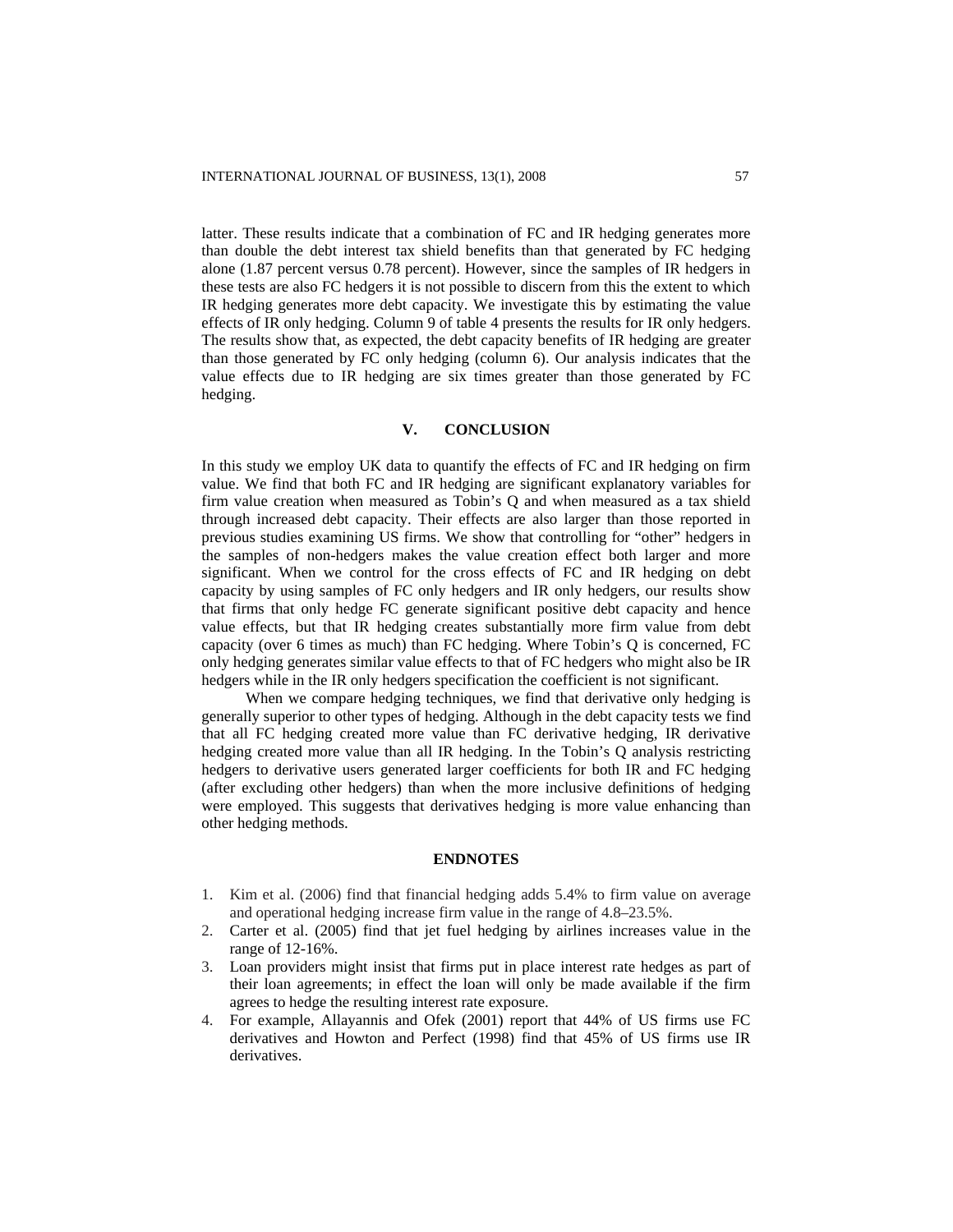- 5. The steeper the yield curve the more attractive floating interest rates become relative to long-term fixed rates. The slope of the yield curve might also pick up expectations of a recession.
- 6. In unreported analysis we ran the regressions including "other" hedgers in the nonhedging sample. The results showed that the hedging coefficient in the second stage leverage regression was no longer significant.

#### **REFERENCES**

- Allayannis, G., and J.P. Weston, 2001, "The Use of Foreign Currency Derivatives and Firm Market Value," *Review of Financial Studies*, 14, 1, 243-276.
- Allayannis, G., J. Ihrig, and J.P. Weston, 2001, "Exchange Rate Hedging: Financial versus Operational Strategies," *American Economic Review*, 91, 2, 391-395.
- Allayannis, G., U. Lel, and D. Miller, 2004, "Corporate Governance and the Hedging Premium around the World," *Working paper*, Darden School of Business, University of Virginia.
- Berger, P., and E. Ofek, 1995, "Diversification's Effect on firm Value," *Journal of Financial Economics*, 37, 39-65.
- Bartram, S.M., G.W. Brown, and F.R. Fehle, 2004, "International Evidence on Financial Derivatives Use," *Working paper*, University of North Carolina.
- Bodnar, G., C.Y. Tang, and J. Weintrop, 1997, "Both Sides of Corporate Diversification: The Value Impacts of Corporate Geographic and Industrial

Diversification," *Working paper 6224*, NBER.

- Borokhovich, K.A., K.R. Brunarski, C.E. Crutchley, and B.J. Simkins, 2004, "Board Composition and Corporate Investment in Interest Rate Derivatives," *The Journal of Financial Research*, 28, 2, 199-216.
- Carter, D.A, D.A. Rogers, and B.J. Simkins, 2005, "Does Fuel Hedging Make Economic Sense? The Case of the US Airline Industry," *Working paper*, Oklahoma State University.
- Dionne, G., and T. Tricki, 2004, "On Risk Management Determinants: What Really Matters?," *Working paper*, HEC Montreal.
- Géczy, C., B.A. Minton, and C. Schrand, 1997, "Why Firms Use Currency Derivatives," *Journal of Finance*, 52, 4, 1323-1354.
- Graham, J.R., and D.A. Rogers, 2002, "Do Firms Hedge in Response to Tax Incentives?" *Journal of Finance*, 57, 2, 815-839.
- Guay, W., and S.P. Kothari, 2003, "How Much do Firms Hedge With Derivatives?," *Journal of Financial Economics*, 70, 423-461.
- Jin, Y. and P. Jorion, 2006, "Firm Value and Hedging: Evidence from U.S. Oil and Gas Produces," *Journal of Finance*, 56, 2, 510-536.
- Kim, Y., I. Mathur, and J. Nam, 2006, "Is Operational Hedging a Substitute For or a Complement to Financial Hedging?," *Journal of Corporate Finance*, 12, 834-853.
- Lang, L., and R. Stulz, 1994, "Tobin's Q, Corporate Diversification and Firm Performance," *Journal of Political Economy*, 102, 1248-1280.
- Leland, H.E., 1998, "Agency Costs, Risk Management, and Capital Structure," *Journal of Finance*, 53, 4, 1213-1243.
- Lookman, A., 2004, "Does Hedging Increase Firm Value? Evidence from U.S. Oil and Gas Producing Firms," *Working paper*, Carnegie Mellon University.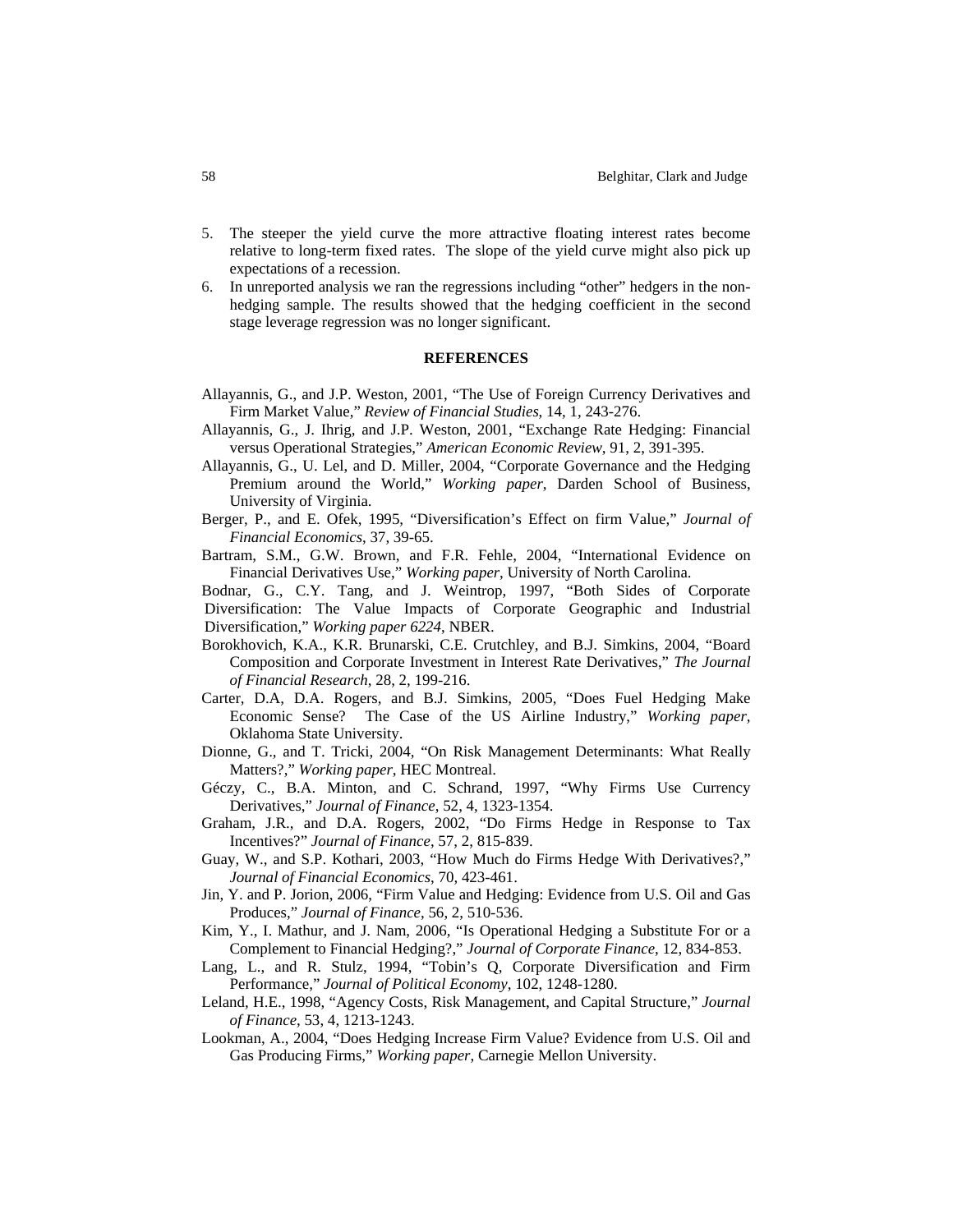- Morck, R., and B. Yeung, 1991, "Why Investors Value Multinationality," *Journal of Business*, 64, 165-187.
- Myers, S.C., 1977, "Determinants of Corporate Borrowing," *Journal of Financial Economics*, 5, 147-175.
- Nain, A., 2004, "The Strategic Motives for Corporate Risk Management," *Working paper*, University of Michigan.
- Ross, M.P., 1996, "Corporate Hedging: What, Why and How," *Working paper*, University of California, Berkeley.
- Servaes, H., 1996, "The Value of Diversification during the Conglomerate Merger Wave," *Journal of Finance*, 51, 1201-1225.
- Smith, C.W., and R. Watts, 1992, "The Investment Opportunity Set and Corporate Financing, Dividend, and Compensation Policies," *Journal of Financial Economics*, 32, 263-292.
- Stulz, R., 1996, "Rethinking Risk Management," *Journal of Applied Corporate Finance*, 9, 8-24.